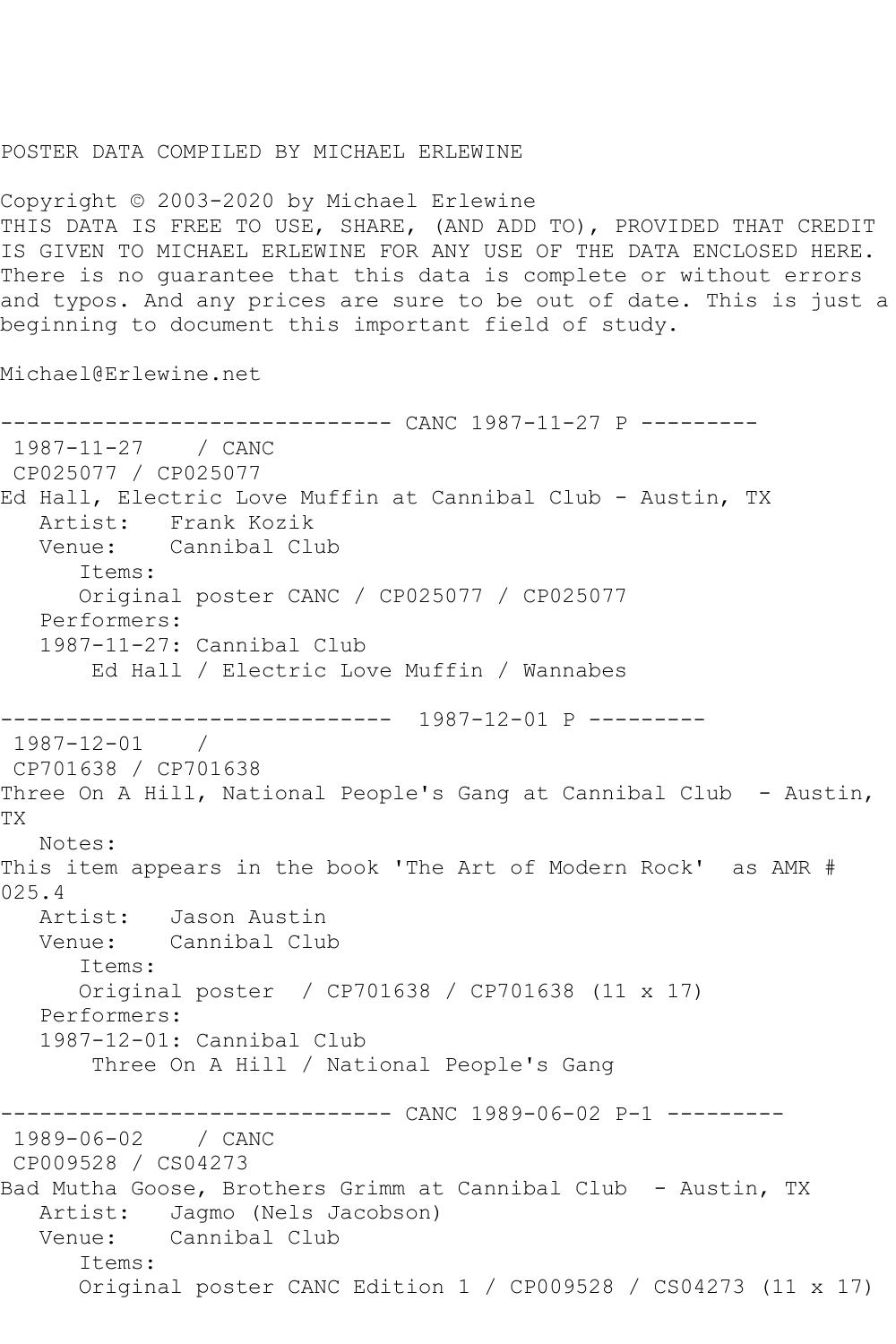```
 Performers:
   1989-06-02 1989-06-24: Cannibal Club
        Bad Mutha Goose / Brothers Grimm / Project Crew / Willis Alan 
Ramsey / Tommy Pierce / Leeann / Atherton / Alison Rogers / 
Christine Albert / Freddie Steady's Wild Country / Al Dressen / Bill 
Carter / Chris Thomas / Tremors / Esther's Follies
------------------------------ CANC 1989-07-11 P ---------
1989-07-11 / CANC 
CP041081
Pussy Galore, Ed Hall at Cannibal Club - Austin, TX
  Artist: Frank Kozik<br>Venue: Cannibal Clu
            Cannibal Club
       Items:
       Original poster CANC / CP041081
   Performers:
    1989-07-11: Cannibal Club
        Pussy Galore / Ed Hall / Healing Explosion
------------------------------ CANC 1989-08-04 P ---------
1989-08-04 F / CANC 
CP041060
Skatenigs at Cannibal Club - Austin, TX
   Artist: Frank Kozik
   Venue: Cannibal Club
       Items:
       Original poster CANC / CP041060
   Performers:
    1989-08-04 Fri.: Cannibal Club
        Skatenigs
------------------------------ CANC 1989-08-20 P-1 ---------
1989-08-20 / CANC 
CP009551 / CS04296
Charlie Sexton, Pariah at Cannibal Club - Austin, TX
  Artist: Jagmo (Nels Jacobson)<br>Venue: Cannibal Club
            Cannibal Club
       Items:
       Original poster CANC Edition 1 / CP009551 / CS04296 (11 x 17)
       Original poster CANC Edition 1 / CP008070 / CP03315
   Performers:
    1989-08-20 1989-08-21: Cannibal Club
        Charlie Sexton / Pariah / Hand of Glory
  ------------------------------ 1989-11-22 P ---------
1989-11-22 /
```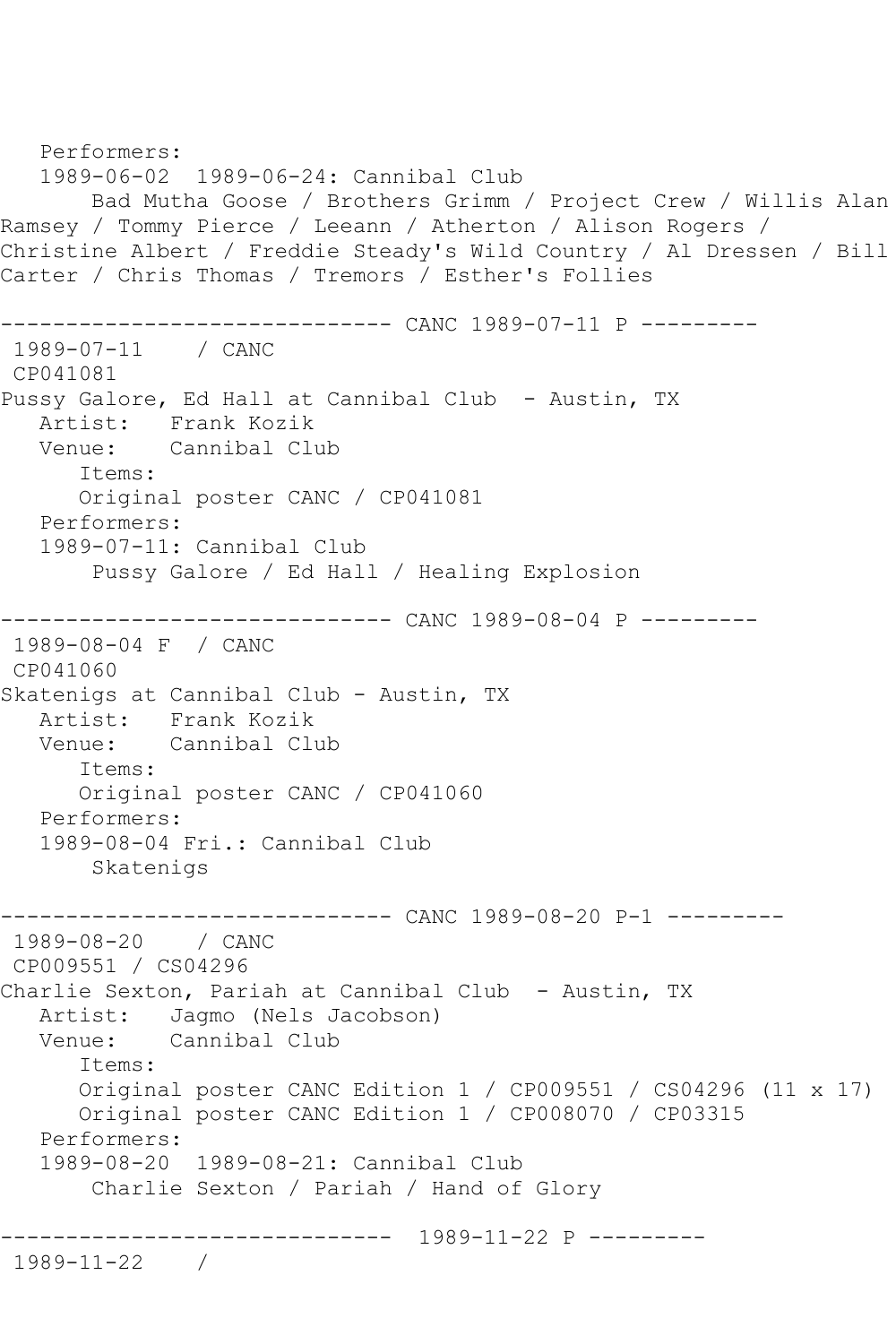```
Retarded Elf, Last Straw at Cannibal Club - Austin, TX
      Benefit: Benefit at the Cannibal Club
   Artist: Jason Austin
   Venue: Cannibal Club
      Items:
      Original poster / 
   Performers:
   1989-11-22: Cannibal Club
       Retarded Elf / Last Straw / Shoulders / Buick MacKane / State 
of Mind
------------------------------ 1989-11-24 P ---------
1989-11-24 / 
CP060655 / CP060655
Bad Mutha Goose at Cannibal Club - Austin, TX
   Artist: Frank Kozik
   Venue: Cannibal Club
      Items:
      Original poster / CP060655 / CP060655 (11 x 17)
   Performers:
   1989-11-24: Cannibal Club
       Bad Mutha Goose
------------------------------ 1989-12-01 P ---------
1989-12-01 / 
Three On A Hill, National Peoples Band at Cannibal Club - Austin,
TX
   Artist: Jason Austin
   Venue: Cannibal Club
      Items:
      Original poster / 
   Performers:
   1989-12-01: Cannibal Club
       Three On A Hill / National Peoples Band / Jungle Book
------------------------------ 1989-12-03 P ---------
1989-12-03 / 
Naked Prey, Buick MacKane at Cannibal Club - Austin, TX
   Artist: Jason Austin
   Venue: Cannibal Club
      Items:
      Original poster / 
   Performers:
   1989-12-03: Cannibal Club
       Naked Prey / Buick MacKane / Big Thing
```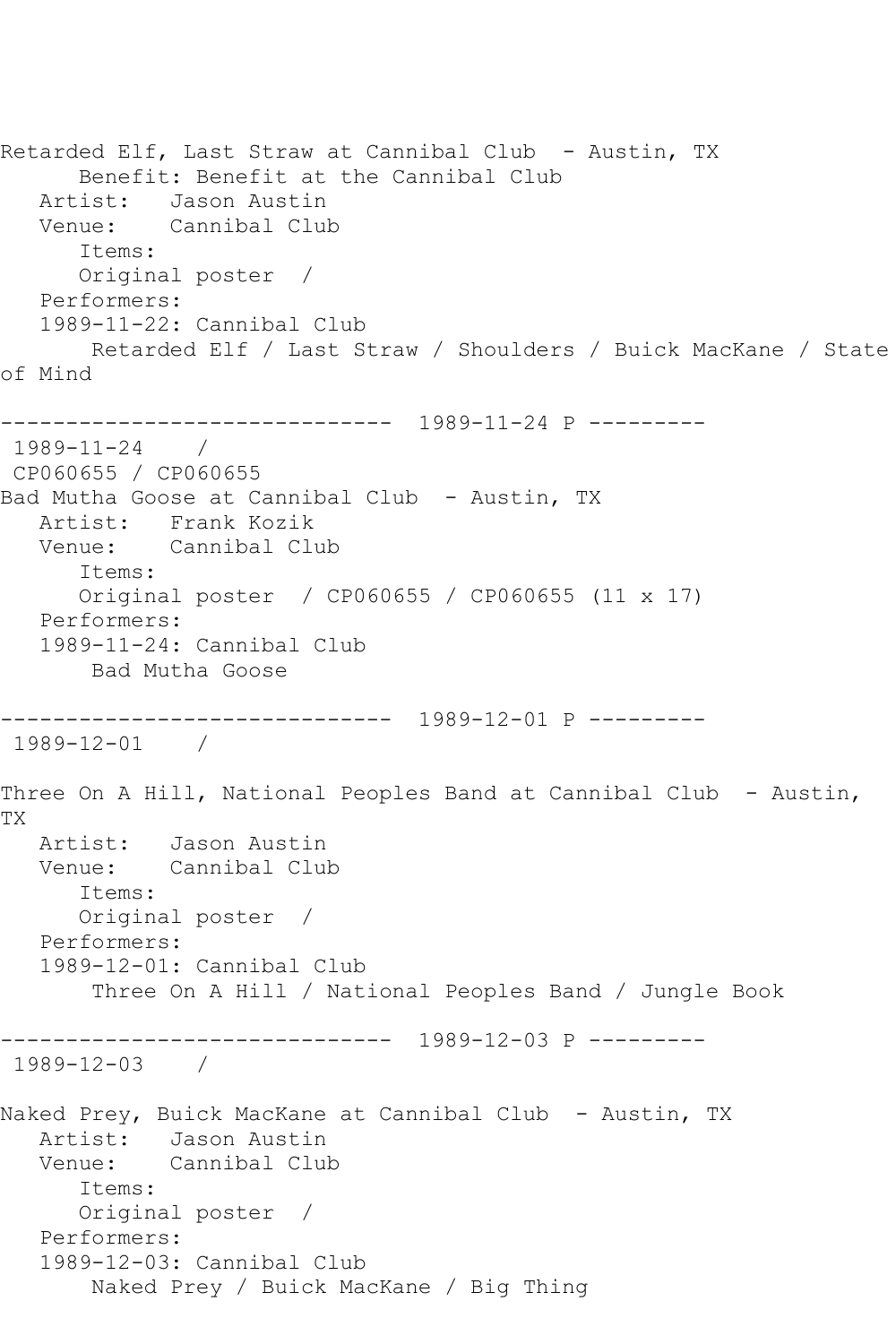------------------------------ 1989-12-06 P --------- 1989-12-06 / Alamo Chiar, Big Car at Cannibal Club - Austin, TX Artist: Jason Austin<br>Venue: Cannibal Club Cannibal Club Items: Original poster / Performers: 1989-12-06: Cannibal Club Alamo Chiar / Big Car / Hand of Glory / Bouffant Jellyfish / Wanabes ------------------------------ 1989-12-06 P --------- 1989-12-06 / CP701648 / CP701648 Alamo Choir, Big Car at Cannibal Club - Austin, TX Notes: This item appears in the book 'The Art of Modern Rock' as AMR # 027.2 Artist: Jason Austin Venue: Cannibal Club Items: Original poster / CP701648 / CP701648 (11 x 17) Performers: 1989-12-06: Cannibal Club Alamo Choir / Big Car / Hand of Glory / Bouffant Jellyfish / Wannabes ------------------------------ 1989-12-10 P --------- 1989-12-10 / CP060658 / CP060658 Nice Strong Arm, Bouffant Jellyfish at Cannibal Club - Austin, TX Artist: Frank Kozik<br>Venue: Cannibal Clu Cannibal Club Items: Original poster / CP060658 / CP060658 (11 x 17) Performers: 1989-12-10: Cannibal Club Nice Strong Arm / Bouffant Jellyfish ------------------------------ CANC 1989-12-13 P-1 --------- 1989-12-13 / CANC CP009529 / CS04274 O.J. Ekemode at Cannibal Club - Austin, TX Artist: Jagmo (Nels Jacobson)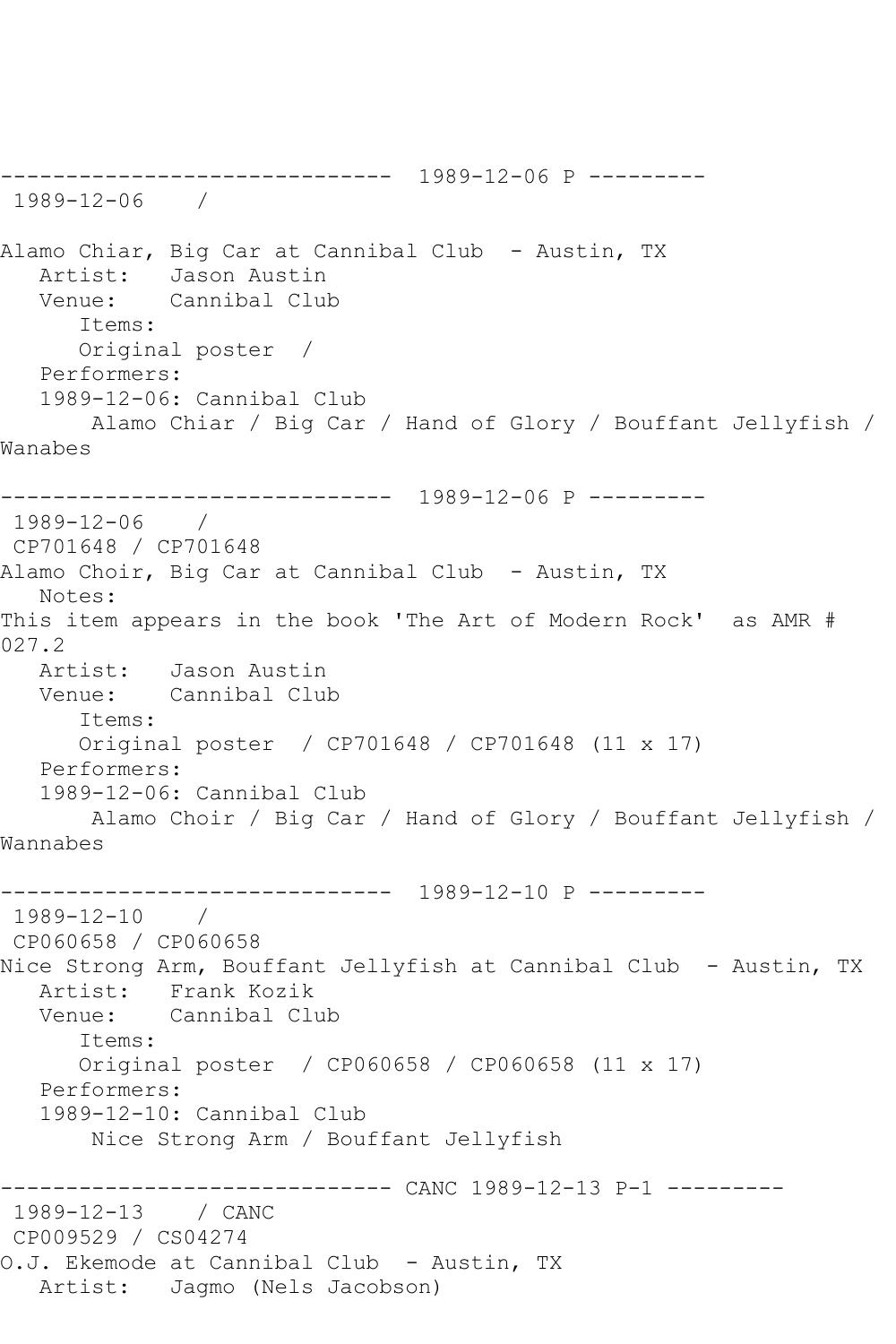Venue: Cannibal Club Items: Original poster CANC Edition 1 / CP009529 / CS04274 (11 x 17) Performers: 1989-12-13: Cannibal Club O.J. Ekemode ------------------------------ 1989-12-16 P --------- 1989-12-16 / Shoulders, Grains of Faith at Cannibal Club - Austin, TX Artist: Jason Austin<br>Venue: Cannibal Clul Cannibal Club Items: Original poster / Performers: 1989-12-16: Cannibal Club Shoulders / Grains of Faith / Panjandrum ------------------------------ CANC 1989-12-28 P --------- 1989-12-28 / CANC CP041062 Slackface, Retarded Elf at Cannibal Club - Austin, TX Artist: Frank Kozik Venue: Cannibal Club Items: Original poster CANC / CP041062 Performers: 1989-12-28: Cannibal Club Slackface / Retarded Elf ------------------------------ 1990-02-09 P --------- 1990-02-09 / Reivers, Uncle Green at Cannibal Club - Austin, TX Artist: Jason Austin<br>Venue: Cannibal Clul Cannibal Club Items: Original poster / Performers: 1990-02-09: Cannibal Club Reivers / Uncle Green / Twang Twang Shock-A-Boom ------------------------------ 1990-02-18 P --------- 1990-02-18 / Das Damen, Texas Instruments at Cannibal Club - Austin, TX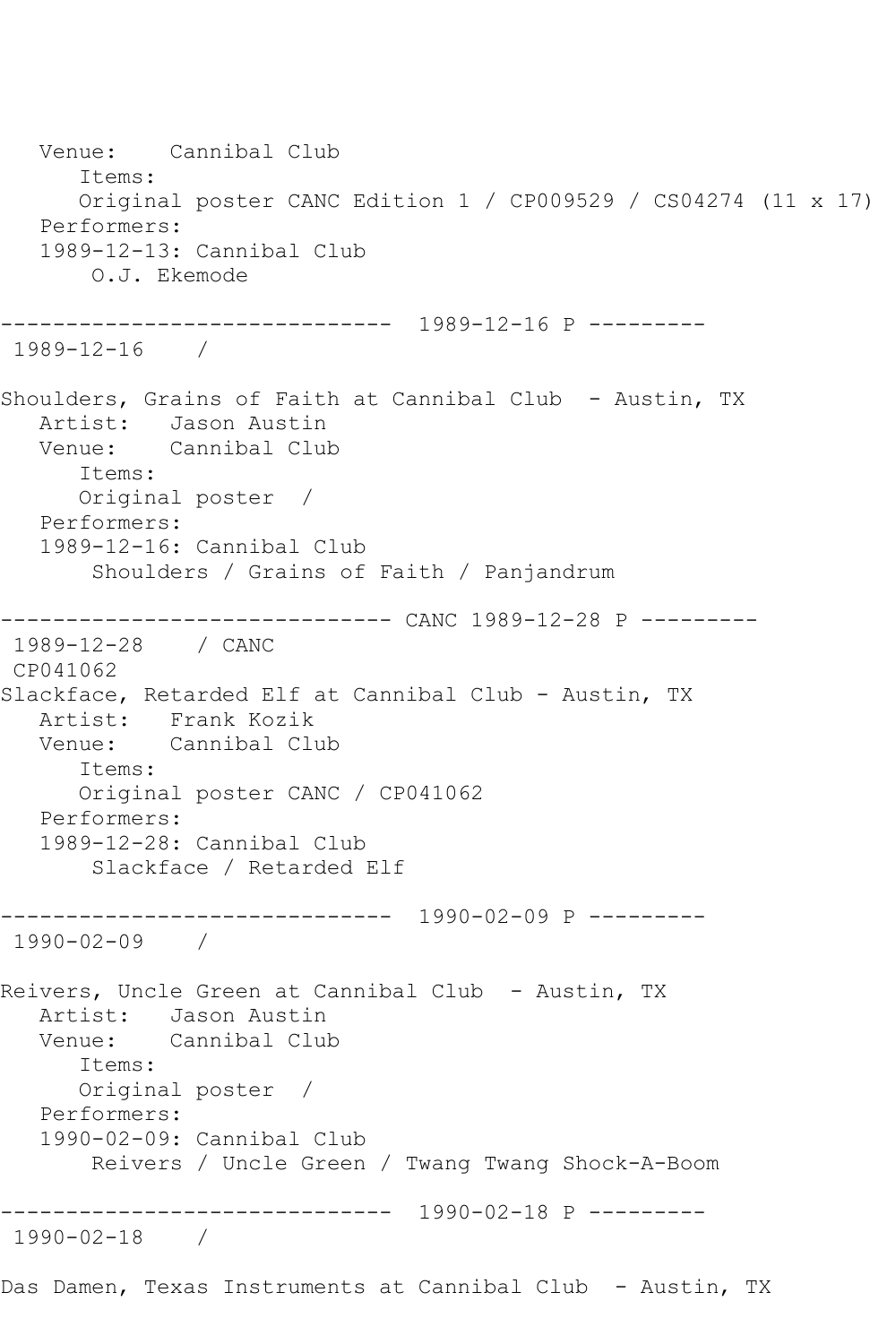Artist: Jason Austin<br>Venue: Cannibal Clu Cannibal Club Items: Original poster / Performers: 1990-02-18: Cannibal Club Das Damen / Texas Instruments / Bigger Than God ------------------------------ 1990-03-03 P --------- 1990-03-03 / CP060652 / CP060652 Killdozer, Ed Hall at Cannibal Club - Austin, TX Artist: Frank Kozik Venue: Cannibal Club Items: Original poster / CP060652 / CP060652 (11 x 17) Original poster / CP025064 Performers: 1990-03-03: Cannibal Club Killdozer / Ed Hall / Bouffant Jellyfish ------------------------------ 1990-03-17 P --------- 1990-03-17 / Sister Double Happiness, Ed Hall at Cannibal Club - Austin, TX Artist: Lyman Hardy<br>Venue: Cannibal Cl Cannibal Club Items: Original poster / Performers: 1990-03-17: Cannibal Club Sister Double Happiness / Ed Hall / Clown Clone ------------------------------ 1990-03-21 P --------- 1990-03-21 / Sister Double Happiness, Ed Hall at Cannibal Club - Austin, TX Artist: Jason Austin Venue: Cannibal Club Items: Original poster / Performers: 1990-03-21: Cannibal Club Sister Double Happiness / Ed Hall / Clown Clone ------------------------------ 1990-03-23 P --------- 1990-03-23 /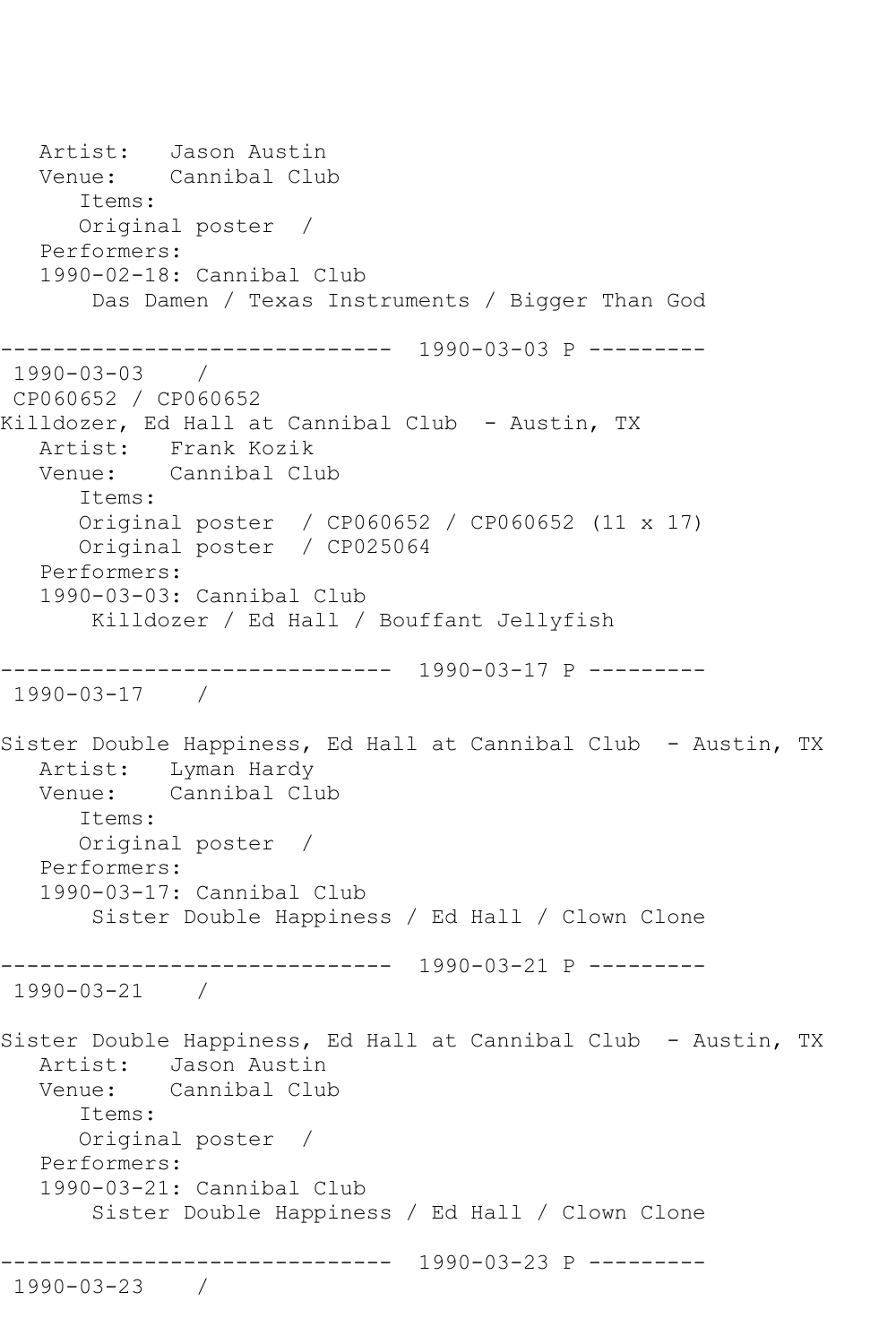Hand of Glory, State of Mind at Cannibal Club - Austin, TX Artist: Jason Austin Venue: Cannibal Club Items: Original poster / Performers: 1990-03-23: Cannibal Club Hand of Glory / State of Mind / House Levelers ------------------------------ 1990-03-30 P --------- 1990-03-30 / Skatenigs, Course of Empire at Cannibal Club - Austin, TX Artist: Jason Austin Venue: Cannibal Club Items: Original poster / Performers: 1990-03-30: Cannibal Club Skatenigs / Course of Empire / Last Rites ------------------------------ 1990-04-04 P --------- 1990-04-04 / Three Hypnotics, Hollywood Indians at Cannibal Club - Austin, TX Artist: Jason Austin<br>Venue: Cannibal Clu Cannibal Club Items: Original poster / Performers: 1990-04-04: Cannibal Club Three Hypnotics / Hollywood Indians / Bleeding Mummies ------------------------------ 1990-04-04 P --------- 1990-04-04 / CP701655 / CP701655 Thee Hypnotics, Hollywood Indians at Cannibal Club - Austin, TX Notes: This item appears in the book 'The Art of Modern Rock' as AMR # 028.7 Artist: Frank Kozik Venue: Cannibal Club Items: Original poster / CP701655 / CP701655 (17 x 11) Performers: 1990-04-04: Cannibal Club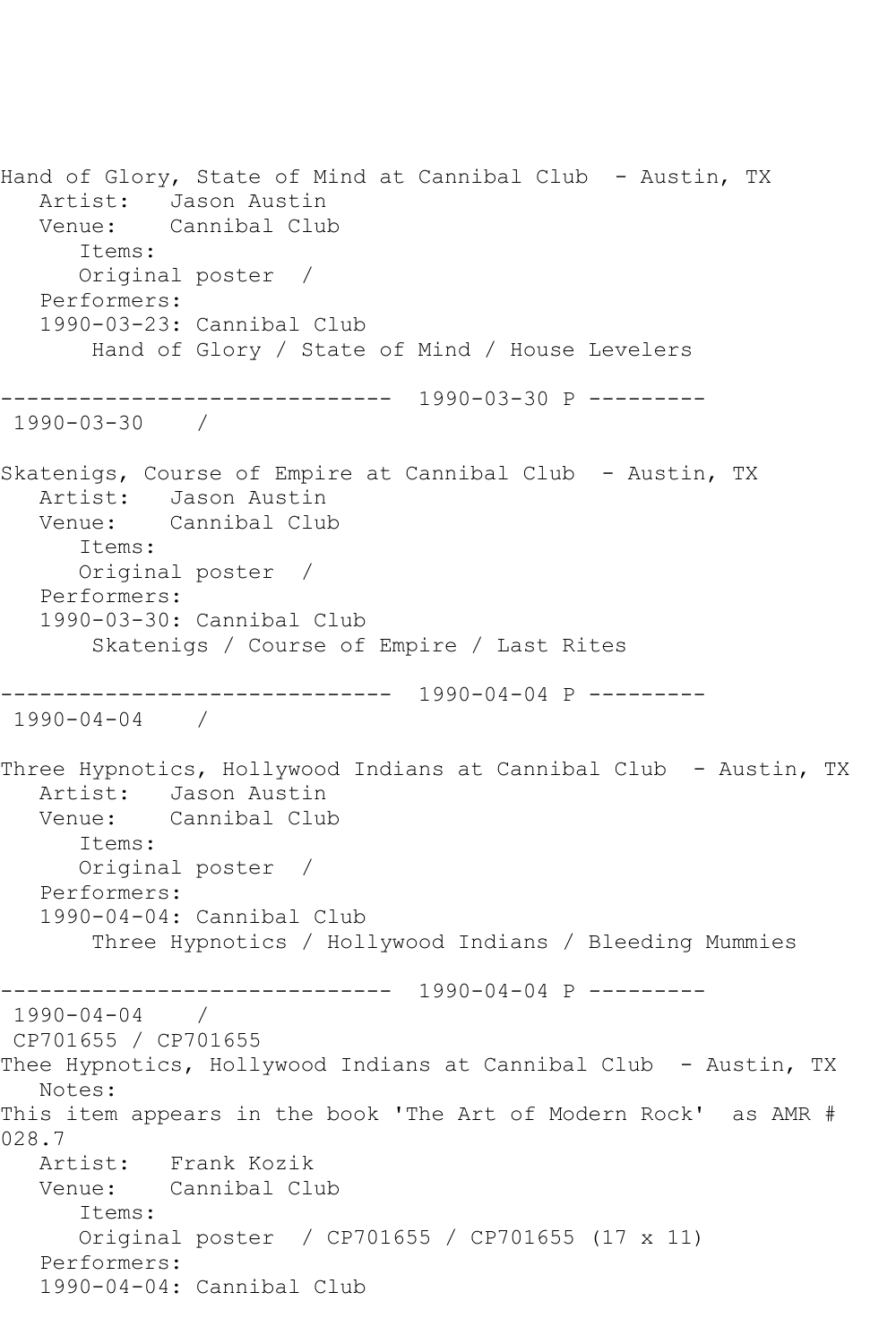Thee Hypnotics / Hollywood Indians / Bleeding Mummies ------------------------------ 1990-04-07 P --------- 1990-04-07 / Shoulders, Stick People at Cannibal Club - Austin, TX Artist: Jason Austin<br>Venue: Cannibal Clu Cannibal Club Items: Original poster / Performers: 1990-04-07: Cannibal Club Shoulders / Stick People / Trancefarmers ------------------------------ 1990-04-11 P --------- 1990-04-11 / Glass Eye, Walkabouts at Cannibal Club - Austin, TX Artist: Jason Austin Venue: Cannibal Club Items: Original poster / Performers: 1990-04-11: Cannibal Club Glass Eye / Walkabouts / Cotton Mather ------------------------------ 1990-04-20 P --------- 1990-04-20 / Water the Dog, Big Car at Cannibal Club - Austin, TX Artist: Jason Austin Venue: Cannibal Club Items: Original poster / Performers: 1990-04-20: Cannibal Club Water the Dog / Big Car / Coffee Sergeants ------------------------------ 1990-04-21 P --------- 1990-04-21 / CP060656 / CP060656 Thin White Rope, Three On A Hill at Cannibal Club - Austin, TX Benefit: One Year Anniversary Artist: Frank Kozik Venue: Cannibal Club Items: Original poster / CP060656 / CP060656 (11 x 17)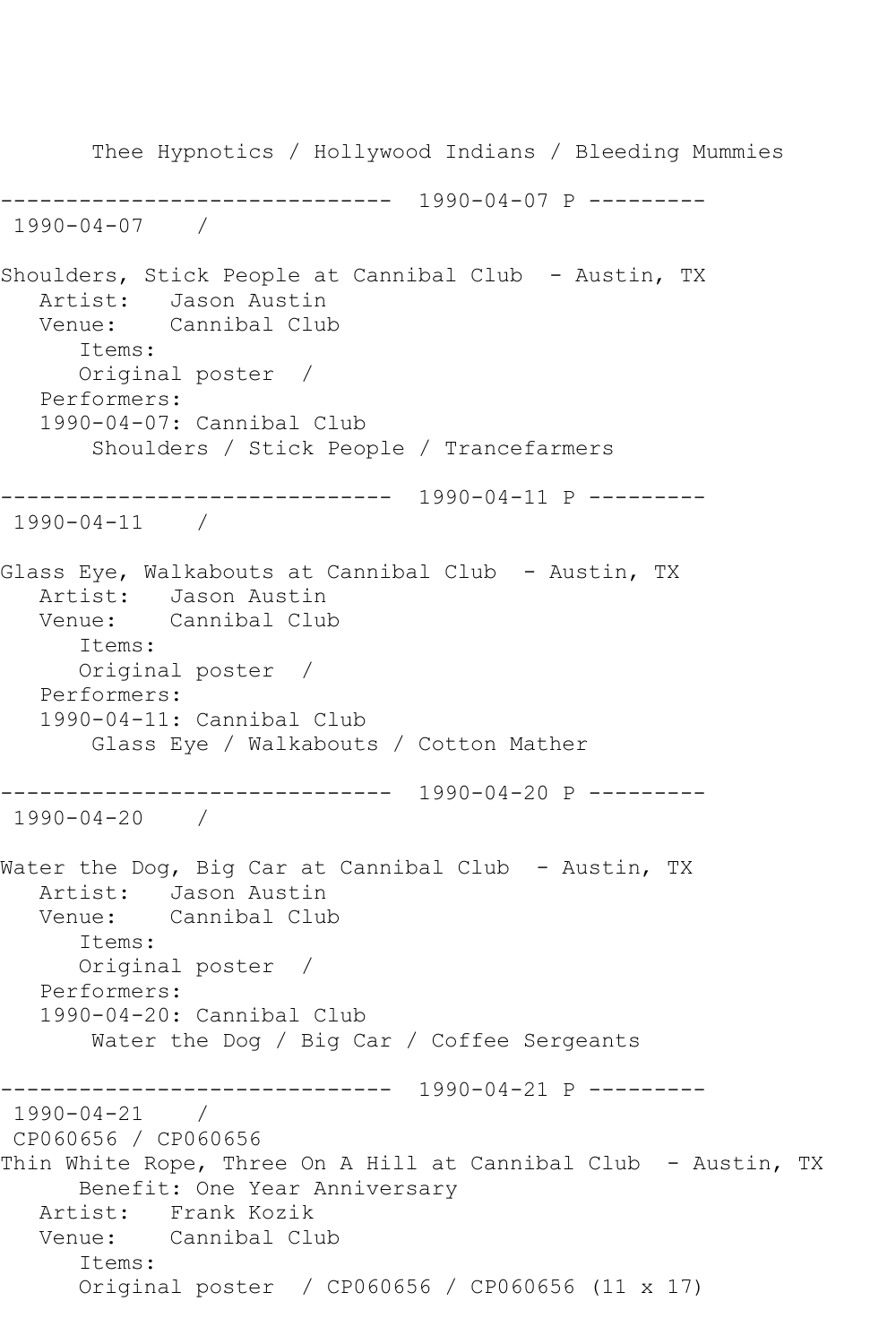Performers: 1990-04-21: Cannibal Club Thin White Rope / Three On A Hill / Janis Eighteen ------------------------------ 1990-04-25 P --------- 1990-04-25 / Ed Hall, Warlock Pinchers at Cannibal Club - Austin, TX Artist: Jason Austin<br>Venue: Cannibal Clul Cannibal Club Items: Original poster / Performers: 1990-04-25: Cannibal Club Ed Hall / Warlock Pinchers / Tyrant Swing ------------------------------ 1990-06 P --------- 1990-06 / CP700656 / CP700656 Will and the Bushmen, Javelin Boot at Cannibal Club [Austin, TX] Notes: This item appears in the book 'The Art of Modern Rock' as AMR # 145 Artist: Jason Austin Venue: Cannibal Club Items: Original poster / CP700656 / CP700656 (11 x 17) Performers: 1990-06: Cannibal Club Will and the Bushmen / Javelin Boot / Ballonatic ------------------------------ CANC 1990-06-03 P --------- 1990-06-03 / CANC CP025058 / CP025058 Melvins, Ed Hall at Cannibal Club - Austin, TX Artist: Frank Kozik Venue: Cannibal Club Items: Original poster CANC / CP025058 / CP025058 Performers: 1990-06-03: Cannibal Club Melvins / Ed Hall / Naked Vanilla ------------------------------ 1990-06-09 P --------- 1990-06-09 / CP701637 / CP701637 Gunbunnies, Field Trip at Cannibal Club - Austin, TX Notes: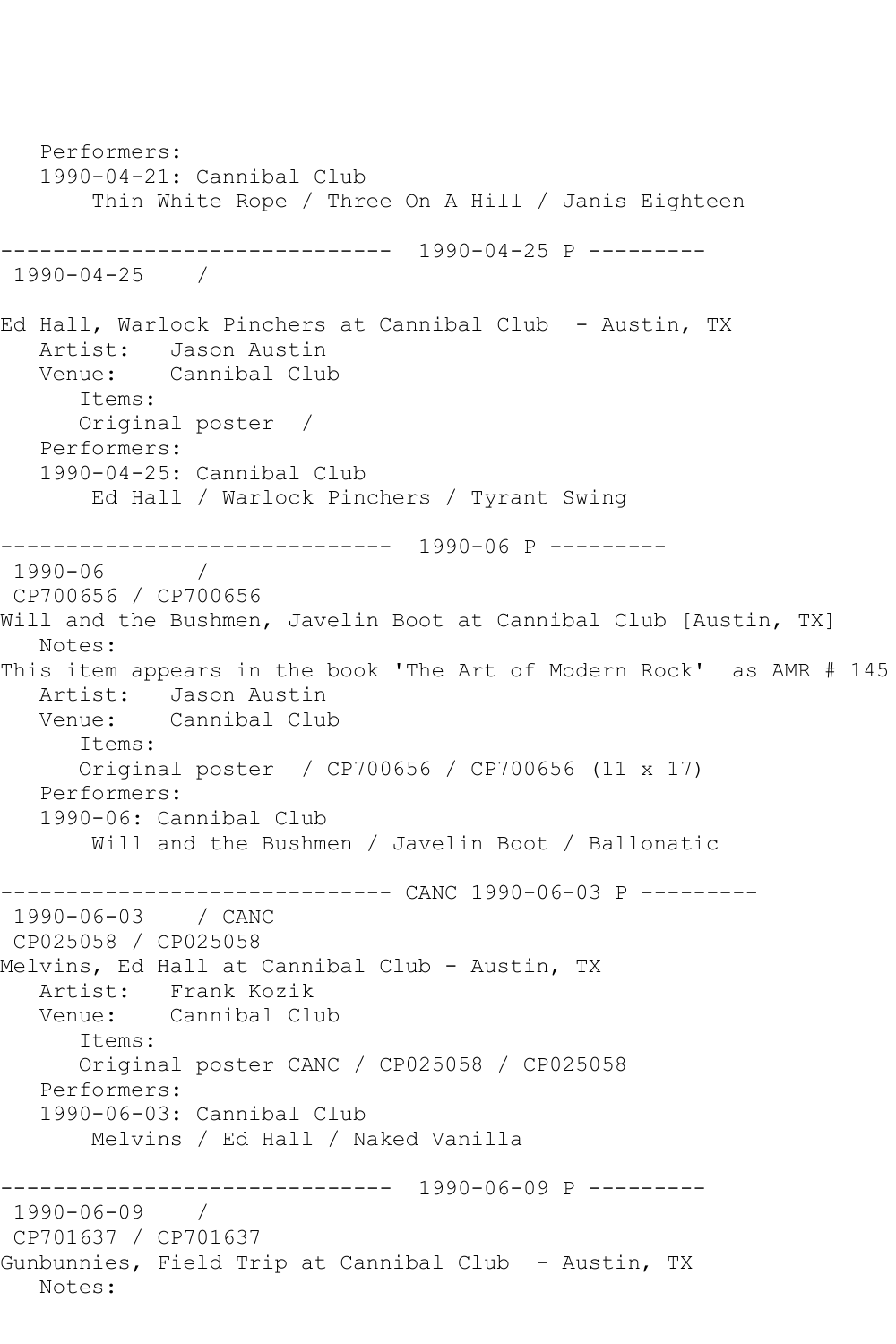This item appears in the book 'The Art of Modern Rock' as AMR # 025.3 Artist: Richard Mather Venue: Cannibal Club Items: Original poster / CP701637 / CP701637 (11 x 17) Performers: 1990-06-09: Cannibal Club Gunbunnies / Field Trip / Mildred ------------------------------ 1990-06-10 P --------- 1990-06-10 / Social Distortion, Gang Green at Cannibal Club - Austin, TX Artist: Richard Mather Venue: Cannibal Club Items: Original poster / Performers: 1990-06-10: Cannibal Club Social Distortion / Gang Green ------------------------------ 1990-06-11 P --------- 1990-06-11 / Scrawl, Vic Chestnutt at Cannibal Club - Austin, TX Artist: Richard Mather Venue: Cannibal Club Items: Original poster / Performers: 1990-06-11: Cannibal Club Scrawl / Vic Chestnutt / Still Life ------------------------------ 1990-06-13 P --------- 1990-06-13 / CP060642 / CP060642 Dash Rip Rock, House Levelers at Cannibal Club - Austin, TX Artist: Jason Austin<br>Venue: Cannibal Club Cannibal Club Items: Original poster / CP060642 / CP060642 (11 x 17) Performers: 1990-06-13: Cannibal Club Dash Rip Rock / House Levelers 1990-06-14: Cannibal Club Dash Rip Rock / Water the Dog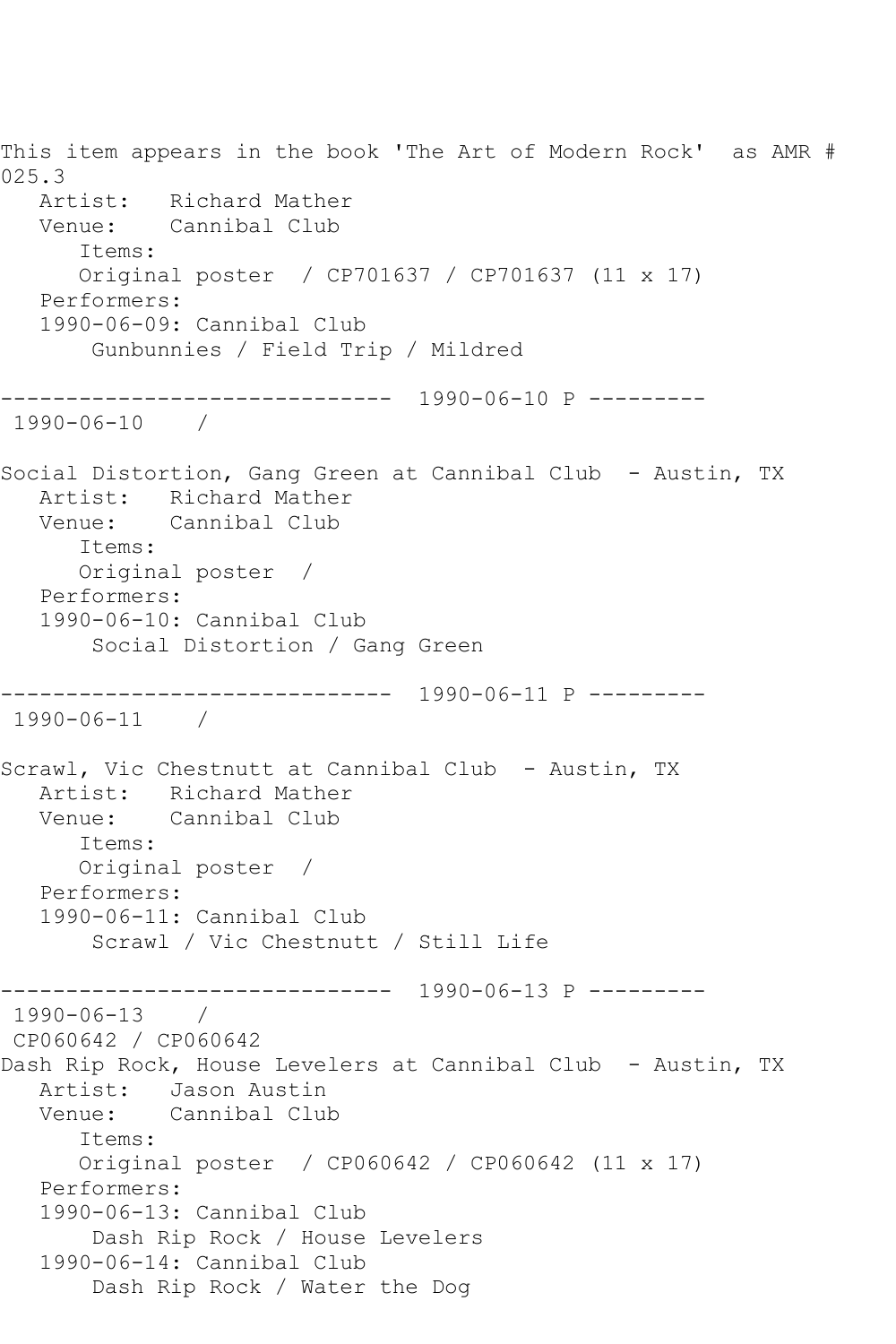------------------------------ 1990-06-15 P --------- 1990-06-15 / Bouffant Jellyfish, Last Rites at Cannibal Club - Austin, TX Artist: Richard Mather<br>Venue: Cannibal Club Cannibal Club Items: Original poster / Performers: 1990-06-15: Cannibal Club Bouffant Jellyfish / Last Rites / Tram Dorf ------------------------------ 1990-06-16 P --------- 1990-06-16 / State of Mind, Last Straw at Cannibal Club - Austin, TX Artist: Richard Mather Venue: Cannibal Club Items: Original poster / Performers: 1990-06-16: Cannibal Club State of Mind / Last Straw / Coffee Sergeants ------------------------------ 1990-06-21 P --------- 1990-06-21 / Sprawl, Rhythm Pigs at Cannibal Club - Austin, TX Artist: Richard Mather<br>Venue: Cannibal Club Cannibal Club Items: Original poster / Performers: 1990-06-21: Cannibal Club Sprawl / Rhythm Pigs / Hollywood Indians ------------------------------ 1990-06-23 P --------- 1990-06-23 / Shoulders, Stealing Horses at Cannibal Club - Austin, TX Artist: Richard Mather Venue: Cannibal Club Items: Original poster / Performers: 1990-06-23: Cannibal Club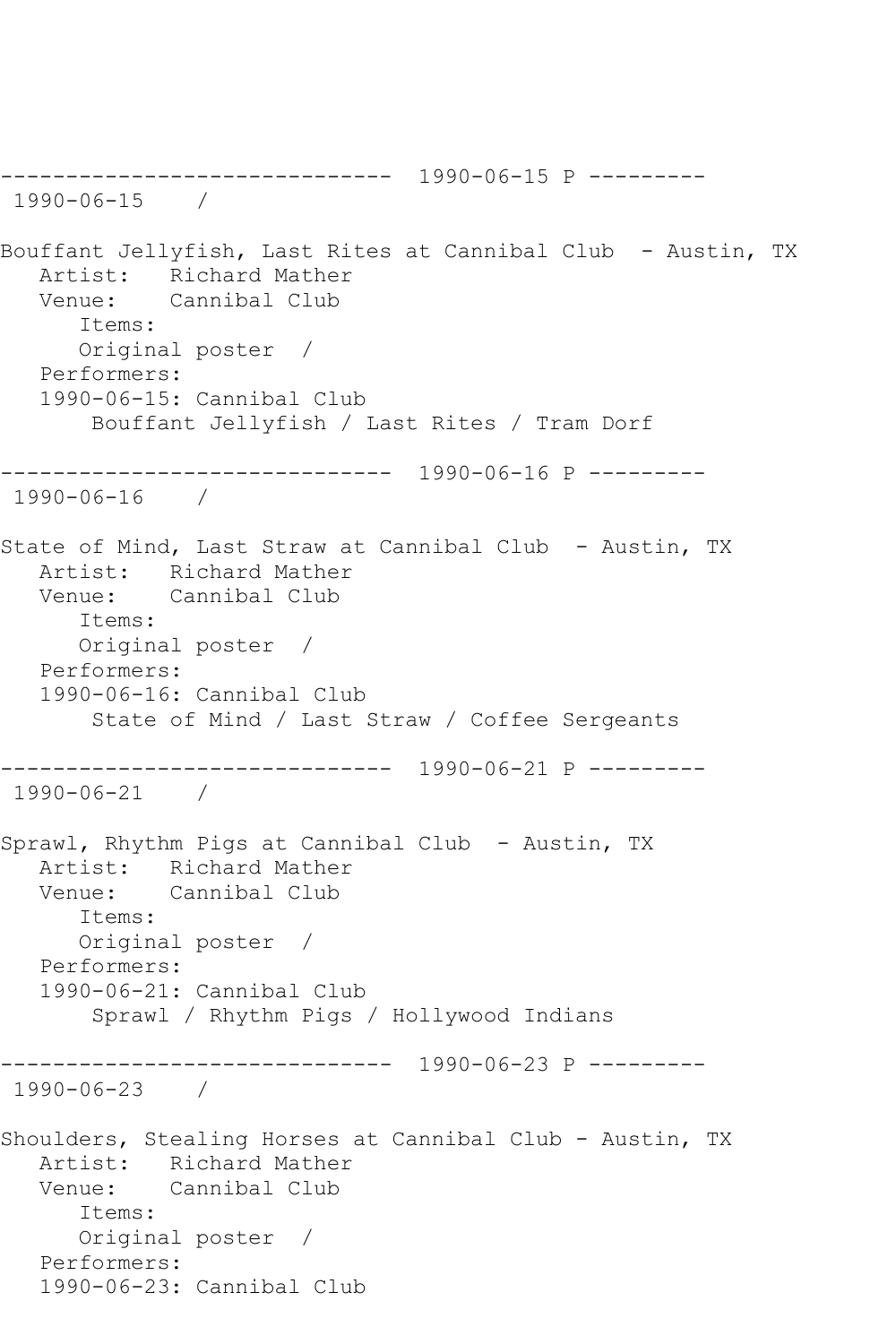Shoulders / Stealin' Horses ------------------------------ 1990-07-06 P --------- 1990-07-06 / Will and the Bushmen, Javelin Boot at Cannibal Club - Austin, TX Artist: Jason Austin Venue: Cannibal Club Items: Original poster / Performers: 1990-07-06: Cannibal Club Will and the Bushmen / Javelin Boot / Balloonatic ------------------------------ 1990-07-07 P --------- 1990-07-07 / Bad Mutha Goose, Retarded Elf at Cannibal Club - Austin, TX Artist: Richard Mather Venue: Cannibal Club Items: Original poster / Performers: 1990-07-07: Cannibal Club Bad Mutha Goose / Retarded Elf / Brother Ry ------------------------------ 1990-07-13 P --------- 1990-07-13 / Dash Rip Rock at Cannibal Club - Austin, TX Artist: Jason Austin Venue: Cannibal Club Items: Original poster / Performers: 1990-07-13: Cannibal Club Dash Rip Rock ------------------------------ 1990-07-20 P --------- 1990-07-20 / Last Rites, Buick MacKane at Cannibal Club - Austin, TX Artist: Richard Mather Venue: Cannibal Club Items: Original poster / Performers: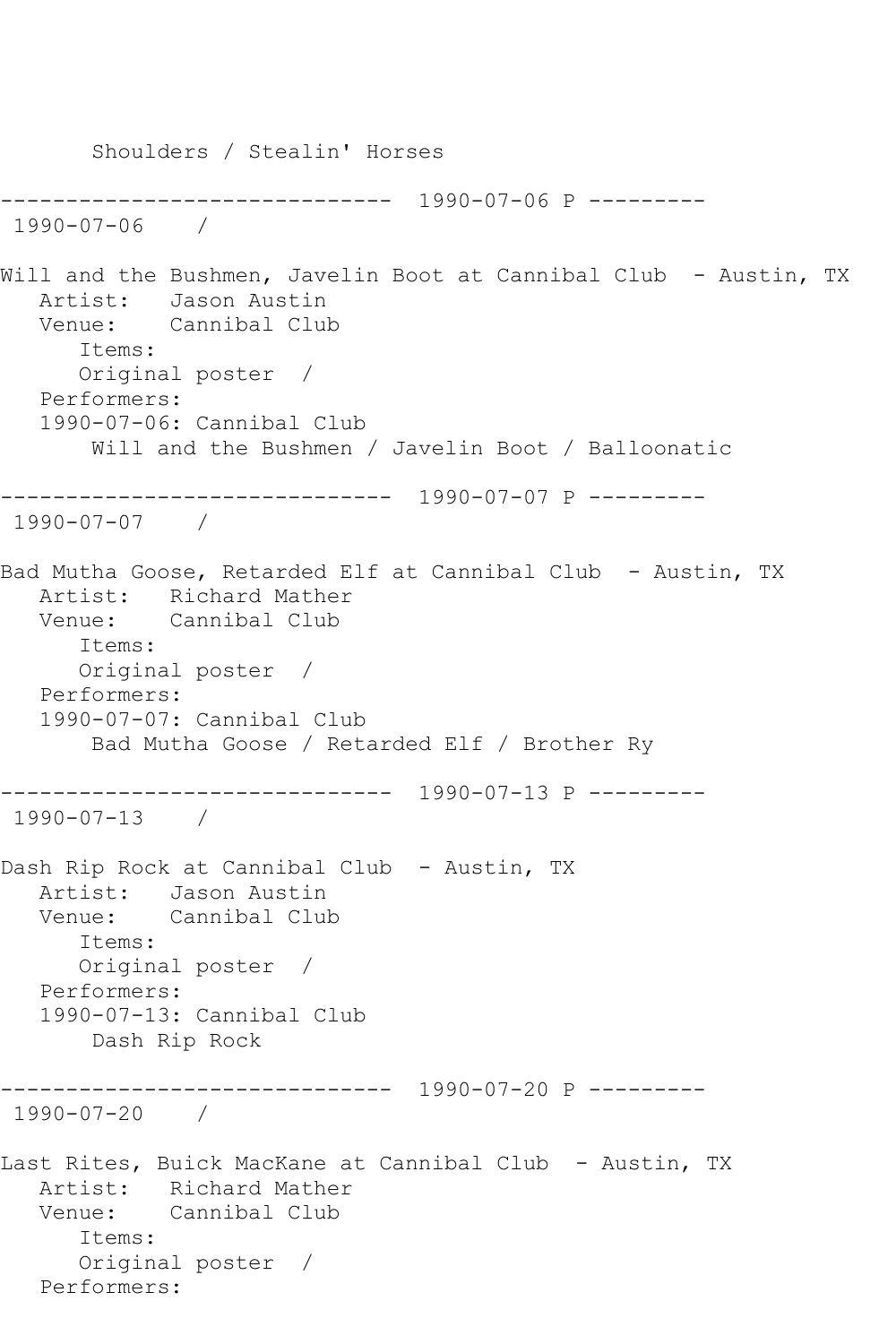1990-07-20: Cannibal Club Last Rites / Buick MacKane / Apache Godzilla ------------------------------ 1990-07-21 P --------- 1990-07-21 / Afghan Whigs, Wannabes at Cannibal Club - Austin, TX Artist: Richard Mather Venue: Cannibal Club Items: Original poster / Performers: 1990-07-21: Cannibal Club Afghan Whigs / Wannabes / Naked Vanilla ------------------------------ 1990-07-25 P --------- 1990-07-25 / Neptunes, Bouffant Jellyfish at Cannibal Club - Austin, TX Artist: Jason Austin Venue: Cannibal Club Items: Original poster / Performers: 1990-07-25: Cannibal Club Neptunes / Bouffant Jellyfish / State of Mind / Big Car ------------------------------ CANC 1990-07-27 P --------- 1990-07-27 / CANC CP041078 Mudhoney, Janis Eighteen at Cannibal Club - Austin, TX Artist: Frank Kozik<br>Venue: Cannibal Clu Cannibal Club Items: Original poster CANC / CP041078 Performers: 1990-07-27: Cannibal Club Mudhoney / Janis Eighteen / Sugar Shack ------------------------------ 1990-08-02 P --------- 1990-08-02 / Happy Family, Balloonatic at Cannibal Club - Austin, TX Artist: Jason Austin Venue: Cannibal Club Items: Original poster /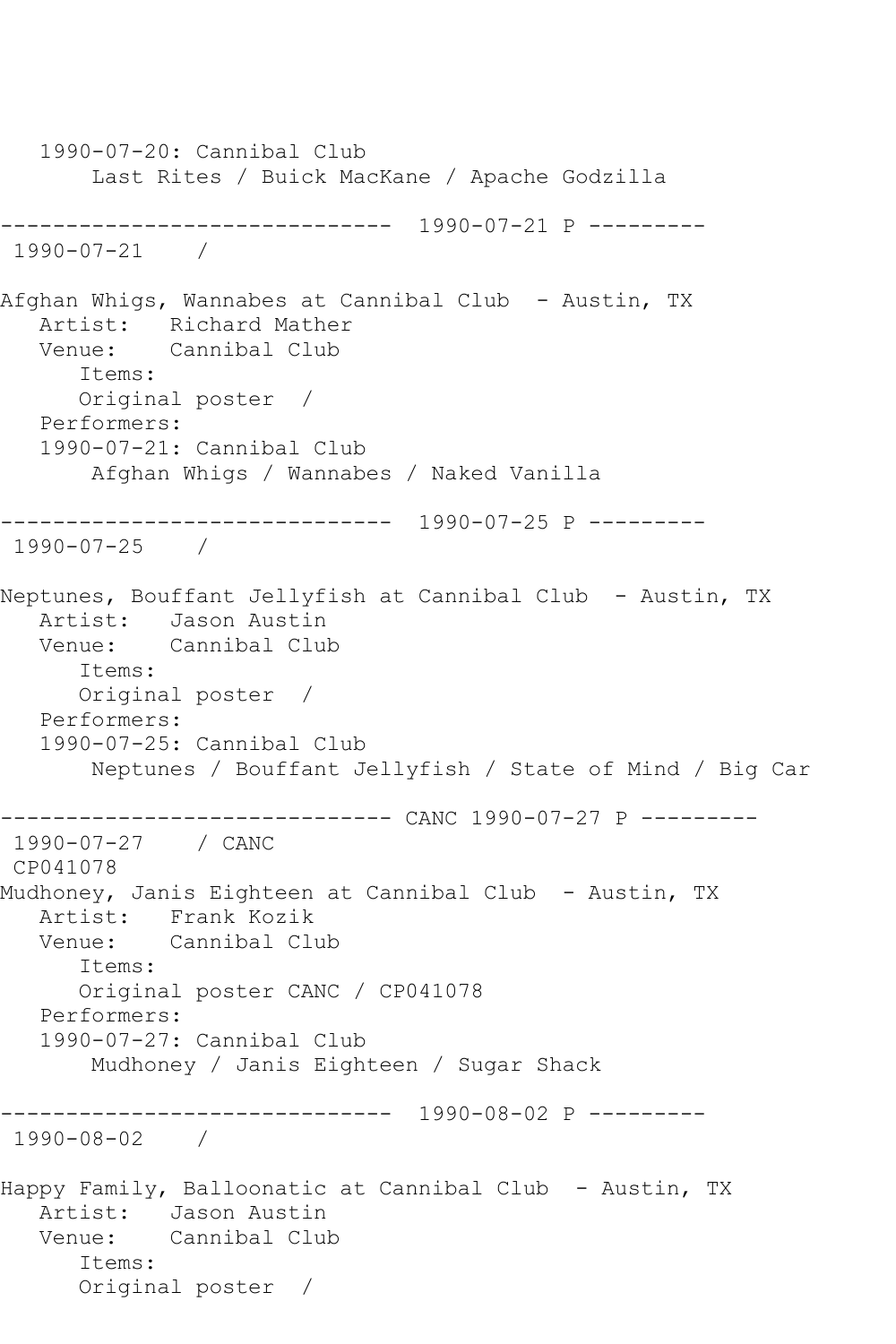Performers: 1990-08-02: Cannibal Club Happy Family / Balloonatic / Cotton Mather / Naked Vanilla ------------------------------ 1990-08-04 P --------- 1990-08-04 / 10 Hands, Shoulders at Cannibal Club - Austin, TX Artist: Jason Austin<br>Venue: Cannibal Clul Cannibal Club Items: Original poster / Performers: 1990-08-04: Cannibal Club 10 Hands / Shoulders ------------------------------ 1990-08-10 P --------- 1990-08-10 / Junk Monkeys, Wannabes at Cannibal Club - Austin, TX Artist: Jason Austin Venue: Cannibal Club Items: Original poster / Performers: 1990-08-10: Cannibal Club Junk Monkeys / Wannabes / Duckhills ------------------------------ 1990-08-11 P --------- 1990-08-11 / Joe Rockhead, State of Mind at Cannibal Club - Austin, TX Benefit: TMA Benefit: Joe Rockhead, State of Mind at the Cannibal Club Artist: Richard Mather Venue: Cannibal Club Items: Original poster / Performers: 1990-08-11: Cannibal Club Joe Rockhead / State of Mind / Coffee Sergeants / Cotton Mather ------------------------------ 1990-08-12 P --------- 1990-08-12 / Side Winders, Buick MacKane at Cannibal Club - Austin, TX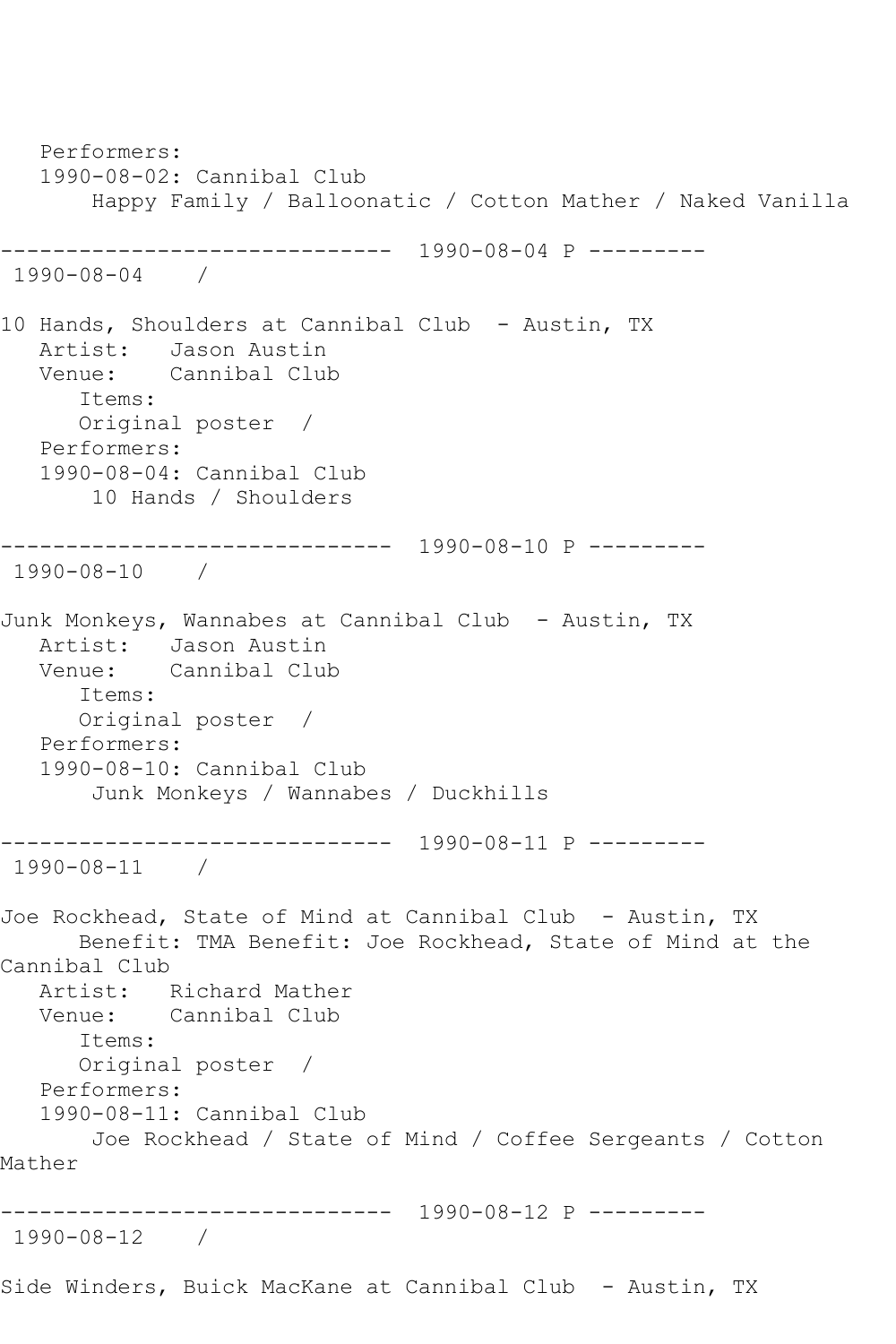Artist: Richard Mather<br>Venue: Cannibal Club Cannibal Club Items: Original poster / Performers: 1990-08-12: Cannibal Club Side Winders / Buick MacKane / Czar Pleasure ------------------------------ 1990-08-18 P --------- 1990-08-18 / Last Rites, Billy Goat at Cannibal Club - Austin, TX Artist: Richard Mather Venue: Cannibal Club Items: Original poster / Performers: 1990-08-18: Cannibal Club Last Rites / Billy Goat ------------------------------ 1990-08-25 P --------- 1990-08-25 / CP701639 / CP701639 Course of Empire, Ed Hall at Cannibal Club - Austin, TX Notes: This item appears in the book 'The Art of Modern Rock' as AMR # 025.5 Artist: Richard Mather Venue: Cannibal Club Items: Original poster / CP701639 / CP701639 (11 x 17) Performers: 1990-08-25: Cannibal Club Course of Empire / Ed Hall / Rockbusters ------------------------------ 1990-08-29 P --------- 1990-08-29 / Swamp Zombies, Coffee Sergeants at Cannibal Club - Austin, TX Artist: Richard Mather Venue: Cannibal Club Items: Original poster / Performers: 1990-08-29: Cannibal Club Swamp Zombies / Coffee Sergeants / Duckhills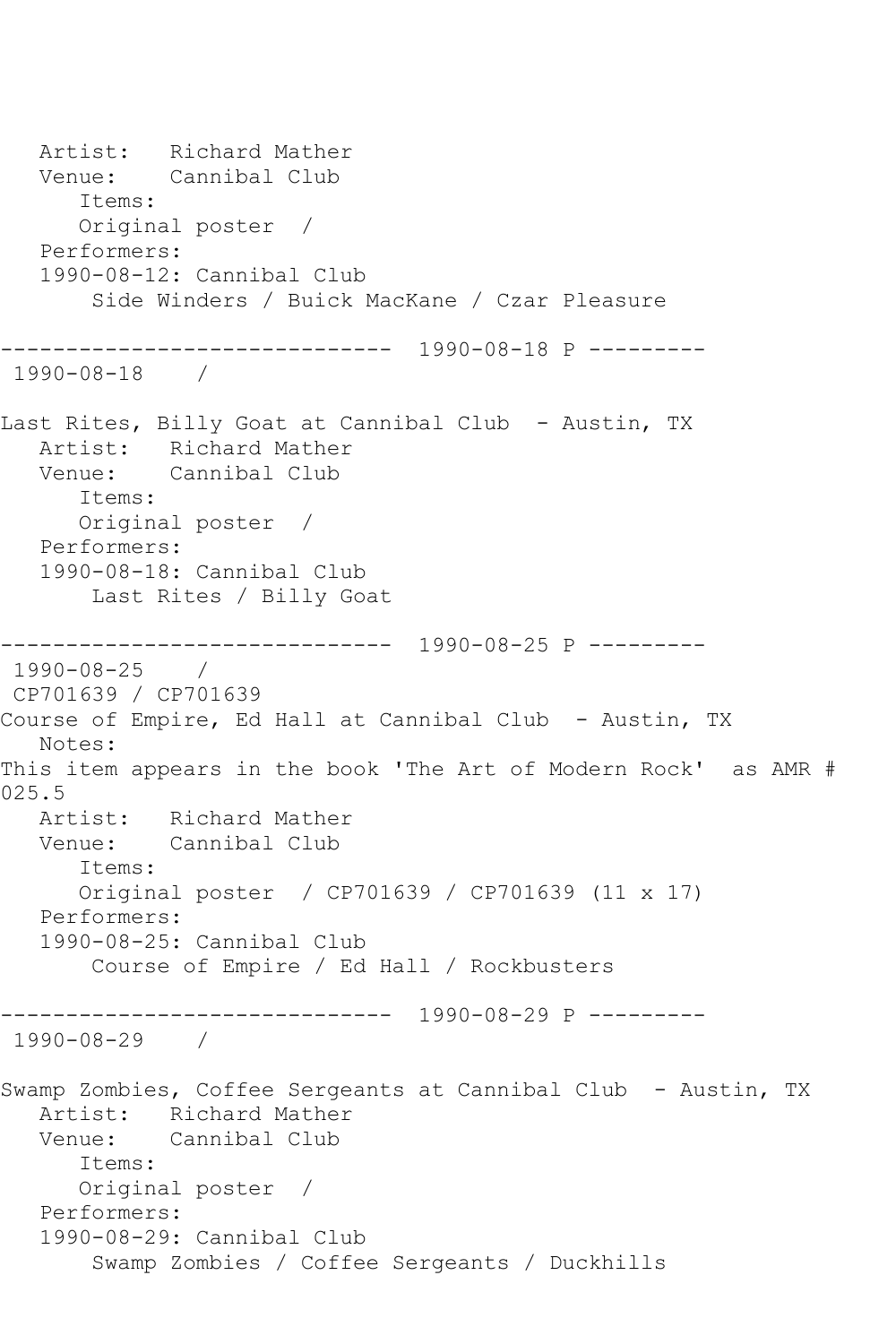------------------------------ 1990-09-02 P --------- 1990-09-02 / CP060670 / CP060670 Jesus Lizard, Bouffant Jellyfish at Cannibal Club - Austin, TX Artist: Frank Kozik Venue: Cannibal Club Items: Original poster / CP060670 / CP060670 (11 x 17) Performers: 1990-09-02: Cannibal Club Jesus Lizard / Bouffant Jellyfish ------------------------------ 1990-09-04 P --------- 1990-09-04 / Speed Queen, Rockatts at Cannibal Club - Austin, TX Artist: Richard Mather Venue: Cannibal Club Items: Original poster / Performers: 1990-09-04: Cannibal Club Speed Queen / Rockatts ------------------------------ 1990-09-06 P --------- 1990-09-06 / Scream, Crust at Cannibal Club - Austin, TX Artist: Richard Mather Venue: Cannibal Club Items: Original poster / Performers: 1990-09-06: Cannibal Club Scream / Crust ------------------------------ 1990-09-07 P --------- 1990-09-07 / Dash Rip Rock, Sin City Disciples at Cannibal Club - Austin, TX Artist: Jason Austin Venue: Cannibal Club Items: Original poster / Performers: 1990-09-07: Cannibal Club Dash Rip Rock / Sin City Disciples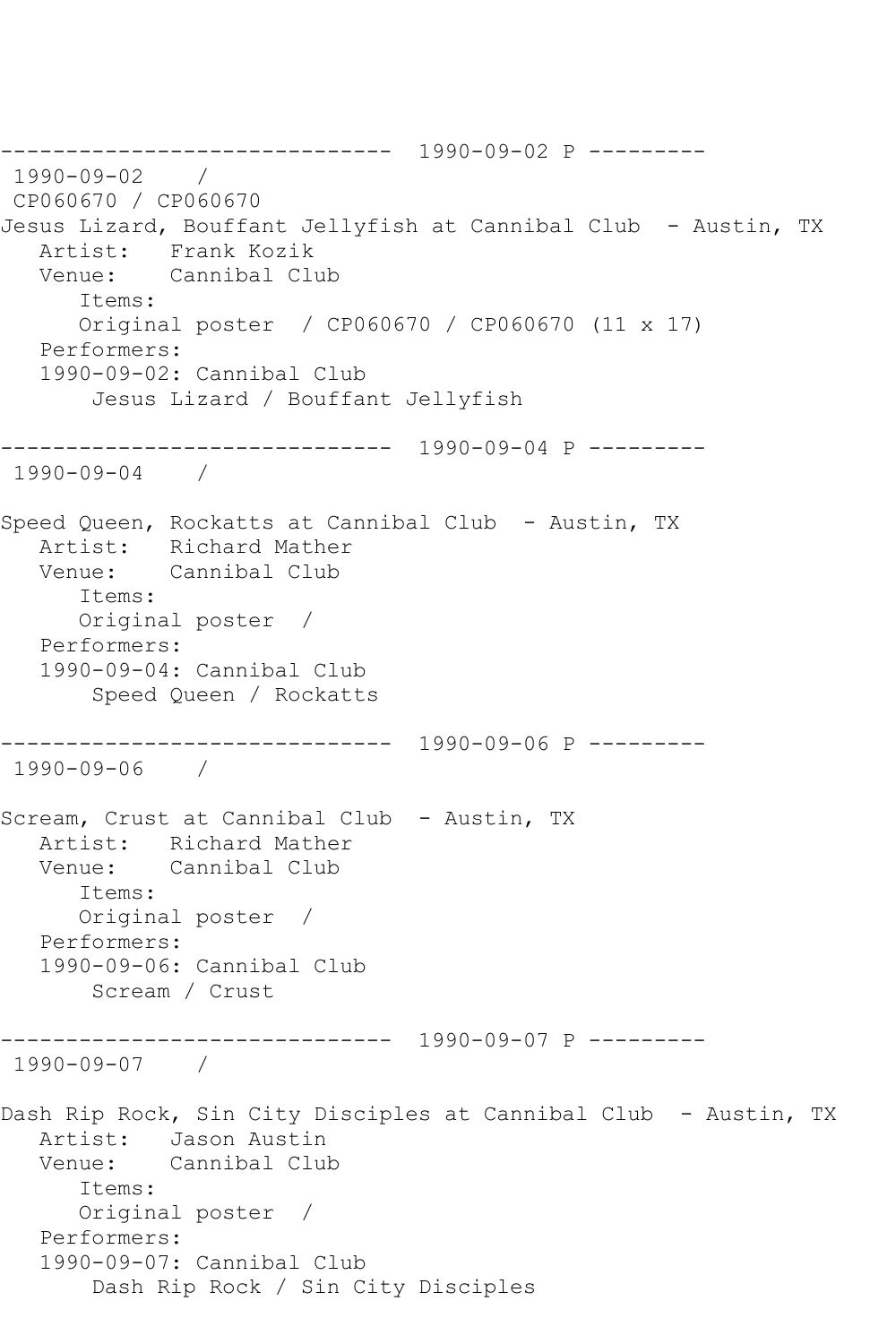------------------------------ 1990-09-15 P --------- 1990-09-15 / CP701635 / CP701635 Skatenigs, Naked Vanilla at Cannibal Club - Austin, TX Notes: This item appears in the book 'The Art of Modern Rock' as AMR # 025.1 Artist: Richard Mather Venue: Cannibal Club Items: Original poster / CP701635 / CP701635 (11 x 17) Performers: 1990-09-15: Cannibal Club Skatenigs / Naked Vanilla ------------------------------ 1990-10-03 P --------- 1990-10-03 / Thee Hypnotics, Course of Empire at Cannibal Club - Austin, TX Artist: Jason Austin Venue: Cannibal Club Items: Original poster / Performers: 1990-10-03: Cannibal Club Thee Hypnotics / Course of Empire ------------------------------ 1990-10-12 P --------- 1990-10-12 / Course of Empire, End Over End at Cannibal Club - Austin, TX Artist: Richard Mather<br>Venue: Cannibal Club Cannibal Club Items: Original poster / Performers: 1990-10-12: Cannibal Club Course of Empire / End Over End / Naked Vanilla ------------------------------ 1990-10-12 P --------- 1990-10-12 / Skatenigs, Joe Rockhead at Cannibal Club - Austin, TX Artist: Richard Mather Venue: Cannibal Club Items: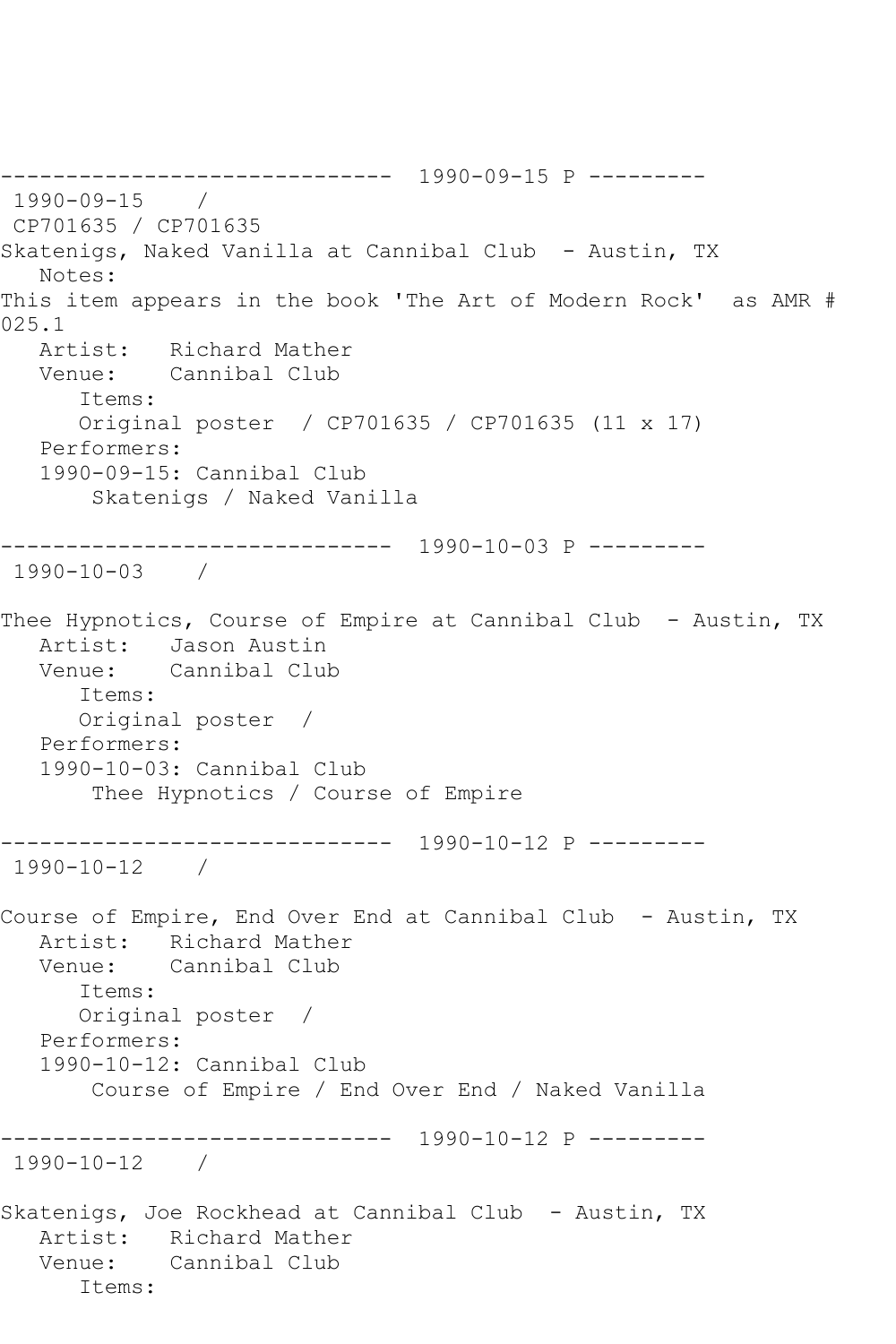Original poster / Performers: 1990-10-12: Cannibal Club Skatenigs / Joe Rockhead / Gone Men ------------------------------ 1990-10-21 P --------- 1990-10-21 / Fluid, Ed Hall at Cannibal Club - Austin, TX Artist: Richard Mather Venue: Cannibal Club Items: Original poster / Performers: 1990-10-21: Cannibal Club Fluid / Ed Hall / Janis Eighteen ------------------------------ 1990-11-01 P --------- 1990-11-01 / Pylon, Duck Hills at Cannibal Club - Austin, TX Artist: Jason Austin Venue: Cannibal Club Items: Original poster / Performers: 1990-11-01: Cannibal Club Pylon / Duck Hills ------------------------------ 1990-11-10 P --------- 1990-11-10 / Pariah, Big Car at Cannibal Club - Austin, TX Artist: Richard Mather Venue: Cannibal Club Items: Original poster / Performers: 1990-11-10: Cannibal Club Pariah / Big Car / Mrs. Brown ------------------------------ 1990-11-14 P --------- 1990-11-14 / Azalia Snail, Salem Tree at Cannibal Club - Austin, TX Artist: Jason Austin<br>Venue: Cannibal Clul Cannibal Club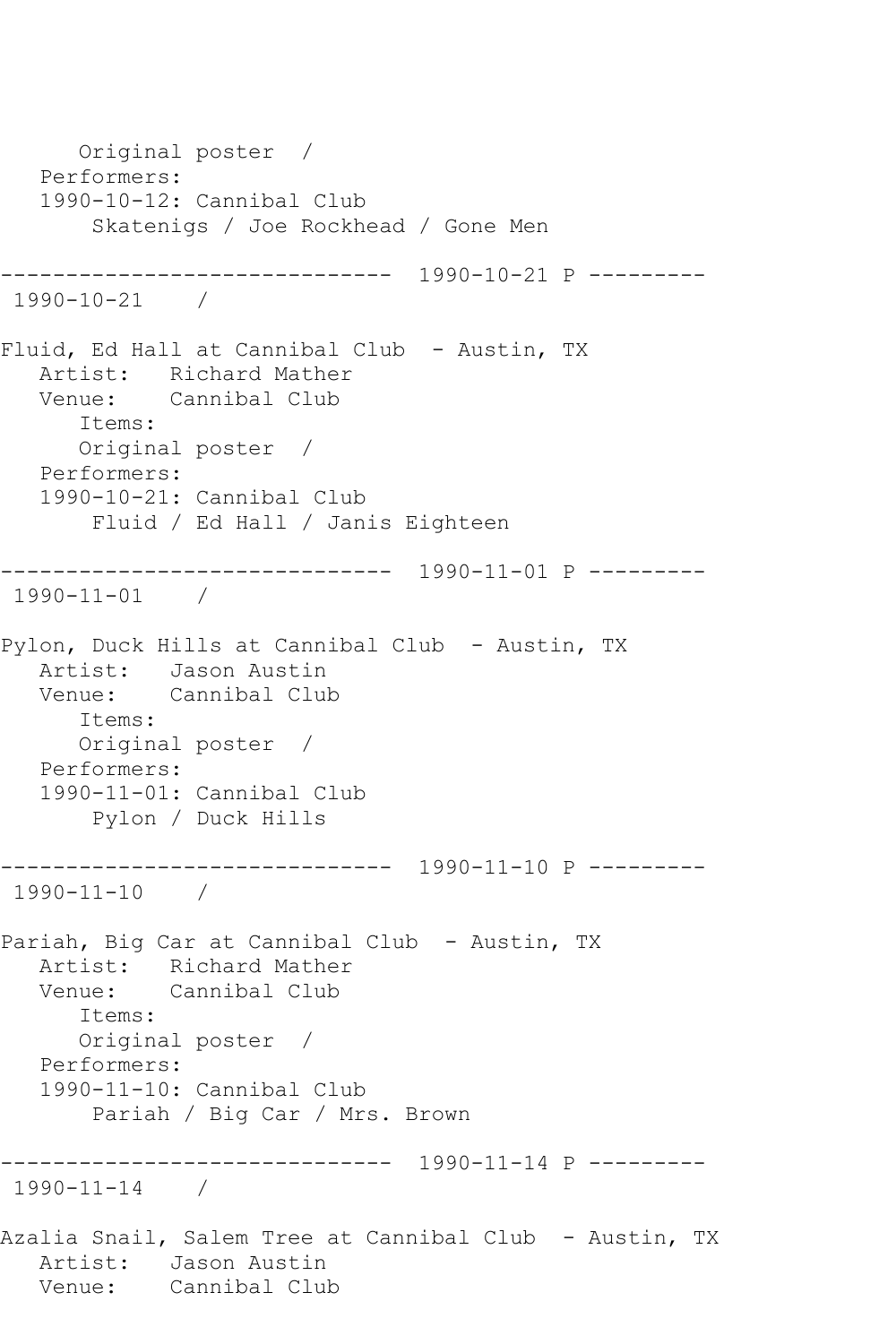Items: Original poster / Performers: 1990-11-14: Cannibal Club Azalia Snail / Salem Tree / Apache Godzilla ------------------------------ 1990-11-16 P --------- 1990-11-16 / Glass Eye, Two Nice Grils at Cannibal Club - Austin, TX Artist: Richard Mather Venue: Cannibal Club Items: Original poster / Performers: 1990-11-16: Cannibal Club Glass Eye / Two Nice Grils / Melbays ------------------------------ 1990-11-23 P --------- 1990-11-23 / Jellyfish, Maggie's Dream at Cannibal Club - Austin, TX Artist: Richard Mather Venue: Cannibal Club Items: Original poster / Performers: 1990-11-23: Cannibal Club Jellyfish / Maggie's Dream ------------------------------ 1990-11-23 P --------- 1990-11-23 / Agony Column, Rigormortis at Cannibal Club - Austin, TX Artist: Richard Mather Venue: Cannibal Club Items: Original poster / Performers: 1990-11-23: Cannibal Club Agony Column / Rigormortis / Rockatts ------------------------------ CANC 1990-12-02 P --------- 1990-12-02 / CANC Too Much Joy, Stretford at Cannibal Club - Austin, TX Artist: Jason Austin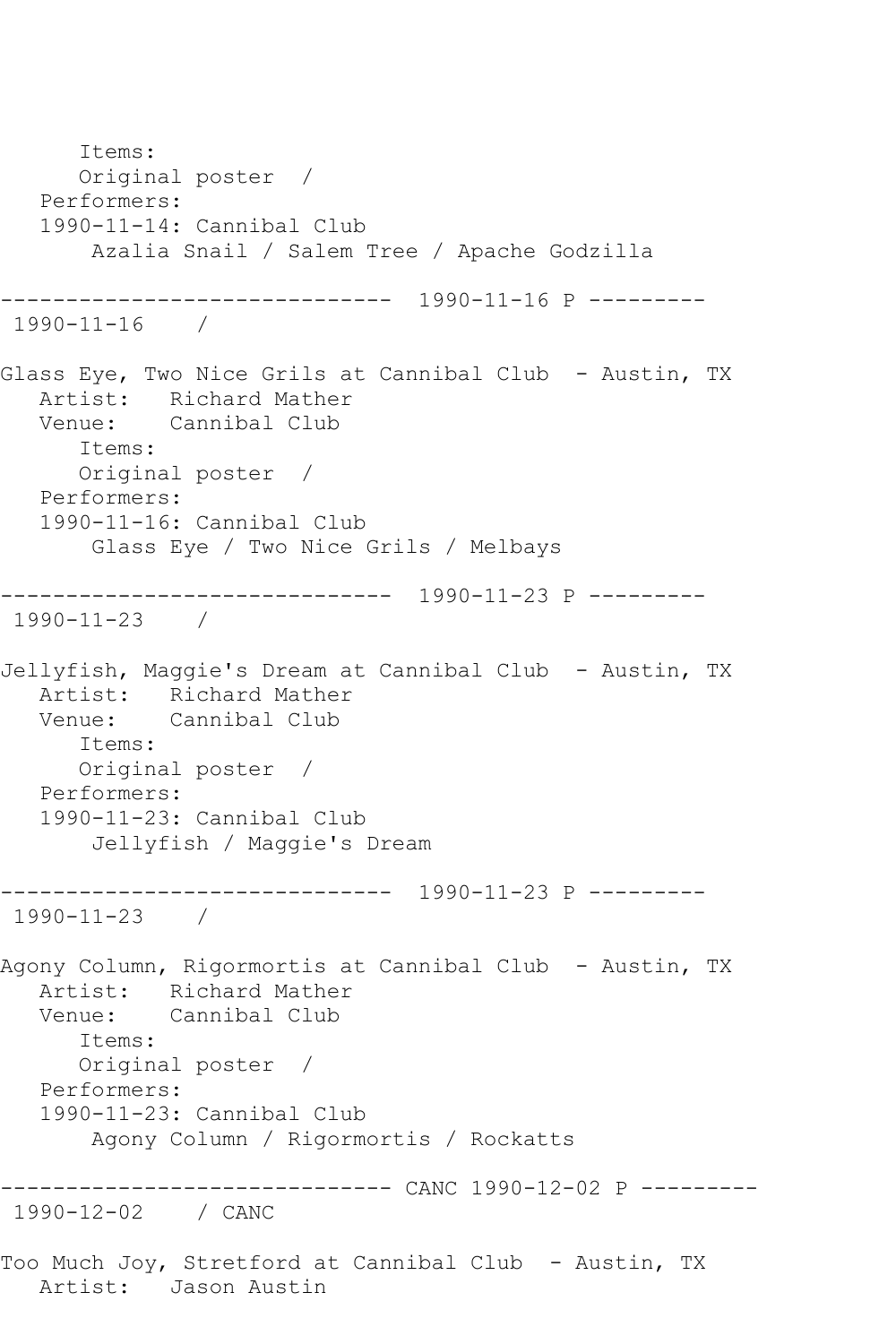Venue: Cannibal Club Items: Original poster CANC / Performers: 1990-12-02: Cannibal Club Too Much Joy / Stretford / Spirits and Trains ------------------------------ 1990-12-03 P --------- 1990-12-03 / Flaming Lips, Naked Vanilla at Cannibal Club - Austin, TX Artist: Richard Mather<br>Venue: Cannibal Club Cannibal Club Items: Original poster / Performers: 1990-12-03: Cannibal Club Flaming Lips / Naked Vanilla / Three Ring Carcass ------------------------------ 1990-12-06 P --------- 1990-12-06 / Beautiful, Balloonatic at Cannibal Club - Austin, TX Artist: Jason Austin Venue: Cannibal Club Items: Original poster / Performers: 1990-12-06: Cannibal Club Beautiful / Balloonatic / Czar Pleasure ------------------------------ 1990-12-07 P --------- 1990-12-07 / Bad Mutha Goose, Holy Rollers at Cannibal Club - Austin, TX Artist: Richard Mather Venue: Cannibal Club Items: Original poster / Performers: 1990-12-07: Cannibal Club Bad Mutha Goose / Holy Rollers ------------------------------ 1991 P --------- 1991 CP700658 / CP700658 Course of Empire at Cannibal Club [Austin, TX]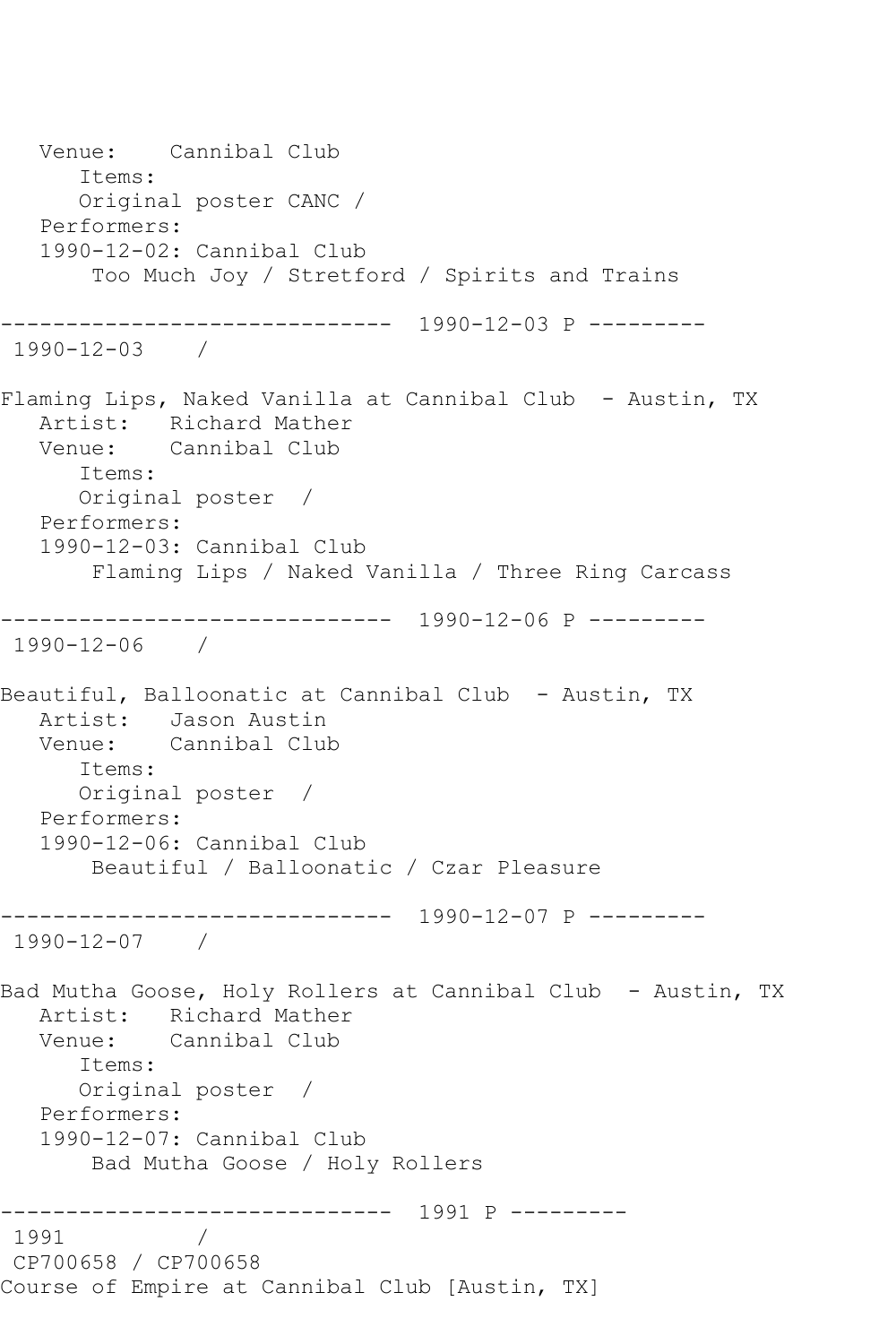Notes: This item appears in the book 'The Art of Modern Rock' as AMR # 145.3 Artist: Lyman Hardy<br>Venue: Cannibal Cl Cannibal Club Items: Original poster / CP700658 / CP700658 (11 x 17) Performers: 1991: Cannibal Club Course of Empire ------------------------------ 1991-01-18 P --------- 1991-01-18 / Hickoids, Wannabes at Cannibal Club - Austin, TX Artist: Richard Mather Venue: Cannibal Club Items: Original poster / Performers: 1991-01-18: Cannibal Club Hickoids / Wannabes / Janis Eighteen ------------------------------ 1991-01-31 P --------- 1991-01-31 / Wannabes, Rockatts at Cannibal Club - Austin, TX Artist: Richard Mather Venue: Cannibal Club Items: Original poster / Performers: 1991-01-31: Cannibal Club Wannabes / Rockatts / Pocket Fishrmen ------------------------------ 1991-02-01 P --------- 1991-02-01 / Jesus Lizard, Sugar Shack at Cannibal Club - Austin, TX Artist: Jason Austin Venue: Cannibal Club Items: Original poster / Performers: 1991-02-01: Cannibal Club Jesus Lizard / Sugar Shack / Naked Vanilla / Crust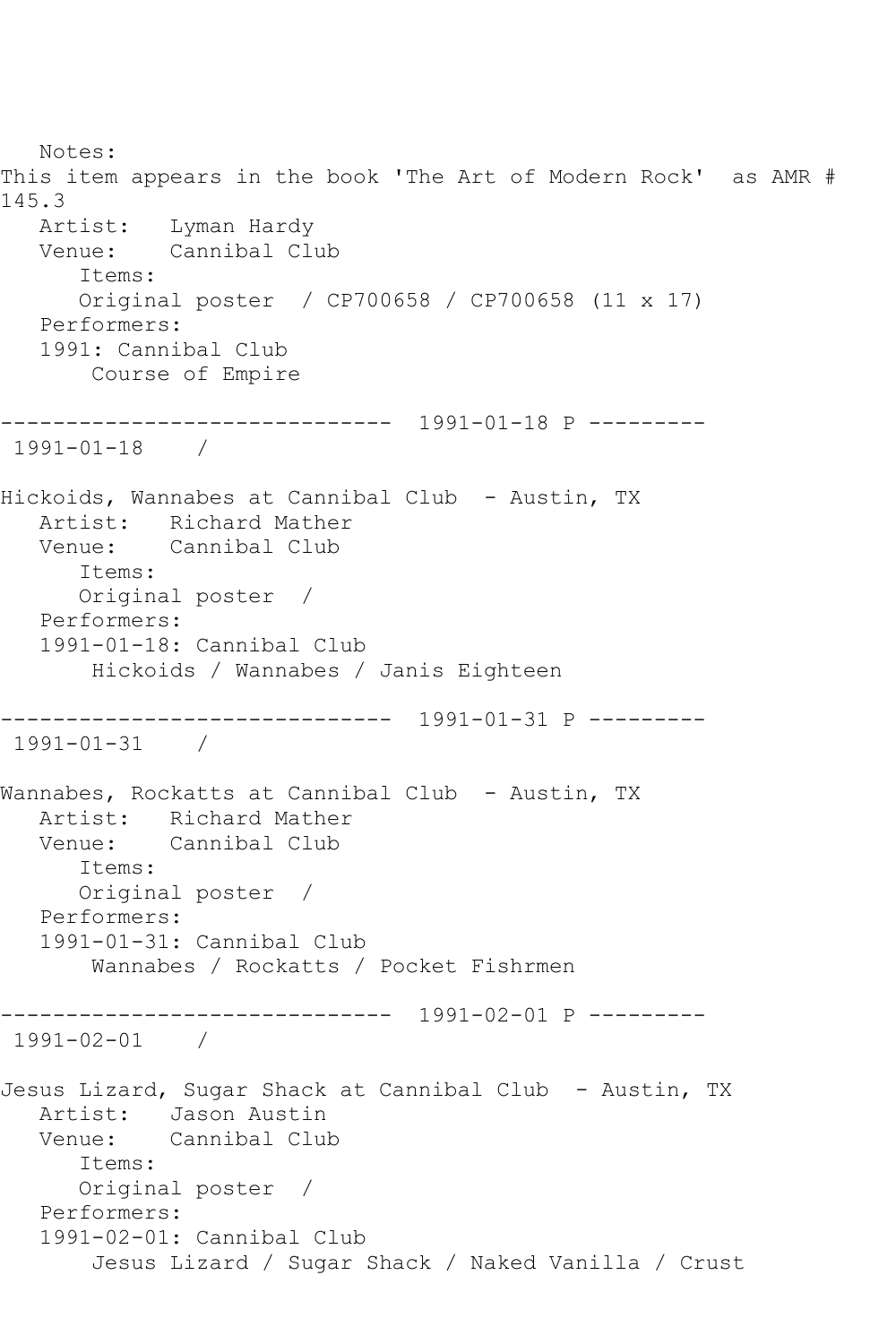------------------------------ 1991-02-16 P --------- 1991-02-16 / Hand of Glory, Johnny Law at Cannibal Club - Austin, TX Venue: Cannibal Club Items: Original poster / Performers: 1991-02-16: Cannibal Club Hand of Glory / Johnny Law / Buick MacKane ------------------------------ 1991-02-20 P --------- 1991-02-20 / Helios Creed, Surgery at Cannibal Club - Austin, TX Artist: Jason Austin Venue: Cannibal Club Items: Original poster / Performers: 1991-02-20: Cannibal Club Helios Creed / Surgery / Elizabeth ------------------------------ 1991-02-23 P --------- 1991-02-23 / Sprawl, Sholders at Cannibal Club - Austin, TX Artist: Richard Mather Venue: Cannibal Club Items: Original poster / Performers: 1991-02-23: Cannibal Club Sprawl / Sholders ------------------------------ 1991-03-03 P --------- 1991-03-03 / Quiet Time, Tyrant Swing at Cannibal Club - Austin, TX Benefit: Broken Foot benefit at Canibal Club Artist: Richard Mather Venue: Cannibal Club Items: Original poster / Performers: 1991-03-03: Cannibal Club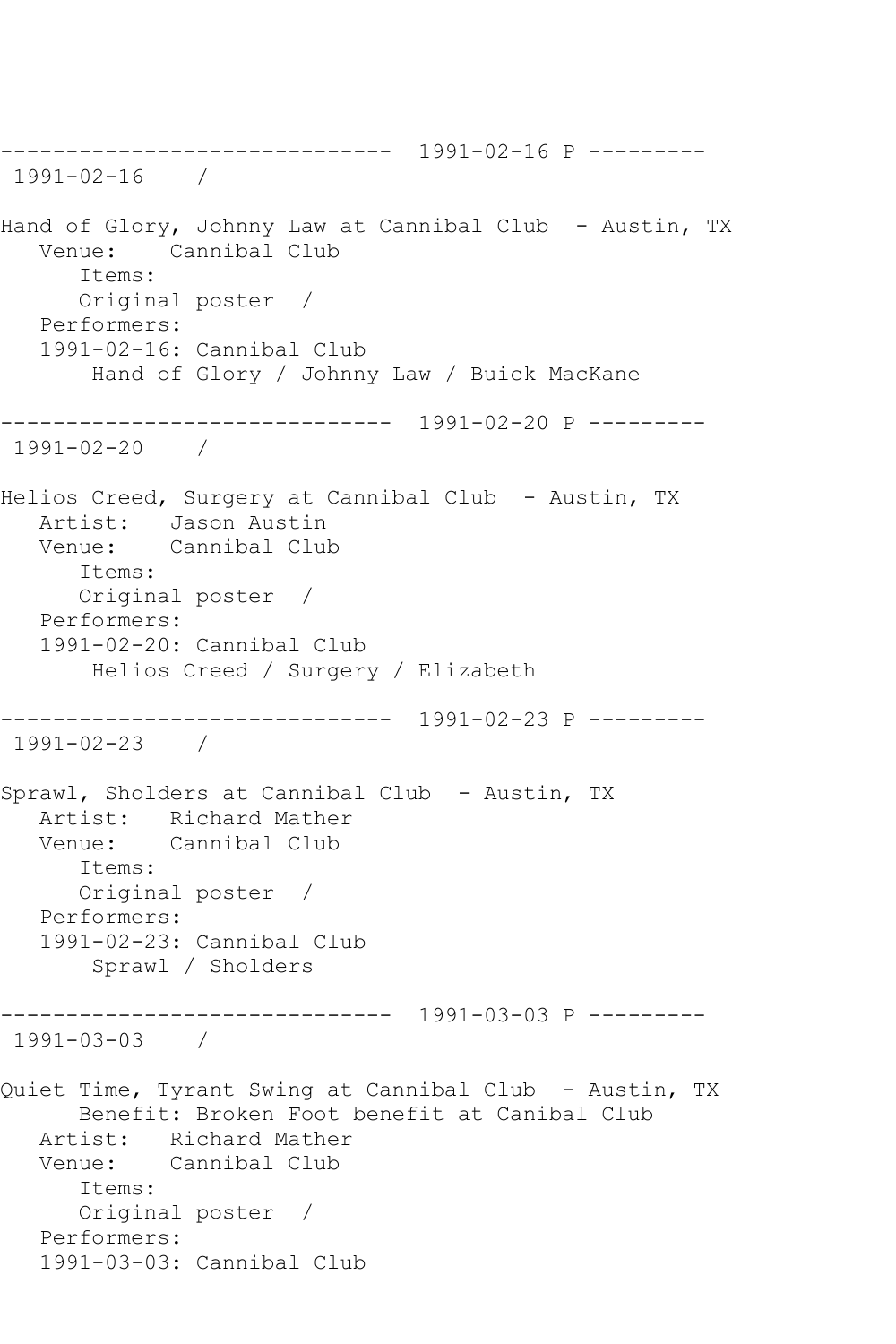Quiet Time / Tyrant Swing / Naked Vanilla / Flowerhead / Hand of Glory ------------------------------ 1991-03-09 P --------- 1991-03-09 / Hickoids, Last Rites at Cannibal Club - Austin, TX Artist: Richard Mather Venue: Cannibal Club Items: Original poster / Performers: 1991-03-09: Cannibal Club Hickoids / Last Rites / Rockatts ------------------------------ 1991-03-12 P --------- 1991-03-12 / CP060644 / CP060644 Manson Hoot, Her Dog Satan at Cannibal Club - Austin, TX Artist: Frank Kozik Venue: Cannibal Club Promoter: Pimp Production Items: Original poster / CP060644 / CP060644 (11 x 17) Original poster / CP025059 Performers: 1991-03-12: Cannibal Club Manson Hoot / Her Dog Satan / Toby Dammit! / Friendly Truckers / Emg / Jesus Christ Superfly ------------------------------ 1991-03-13 P --------- 1991-03-13 / Naked Raygun, Jawbox at Cannibal Club - Austin, TX Artist: Jason Austin Venue: Cannibal Club Items: Original poster / Performers: 1991-03-13: Cannibal Club Naked Raygun / Jawbox / Naked Vanilla ------------------------------ CANC 1991-04-15 P-1 --------- 1991-04-15 / CANC CP004137 / CD04546 Pigface, Silverfish at Cannibal Club - Austin, TX Notes: first silcsreen poster by Kozik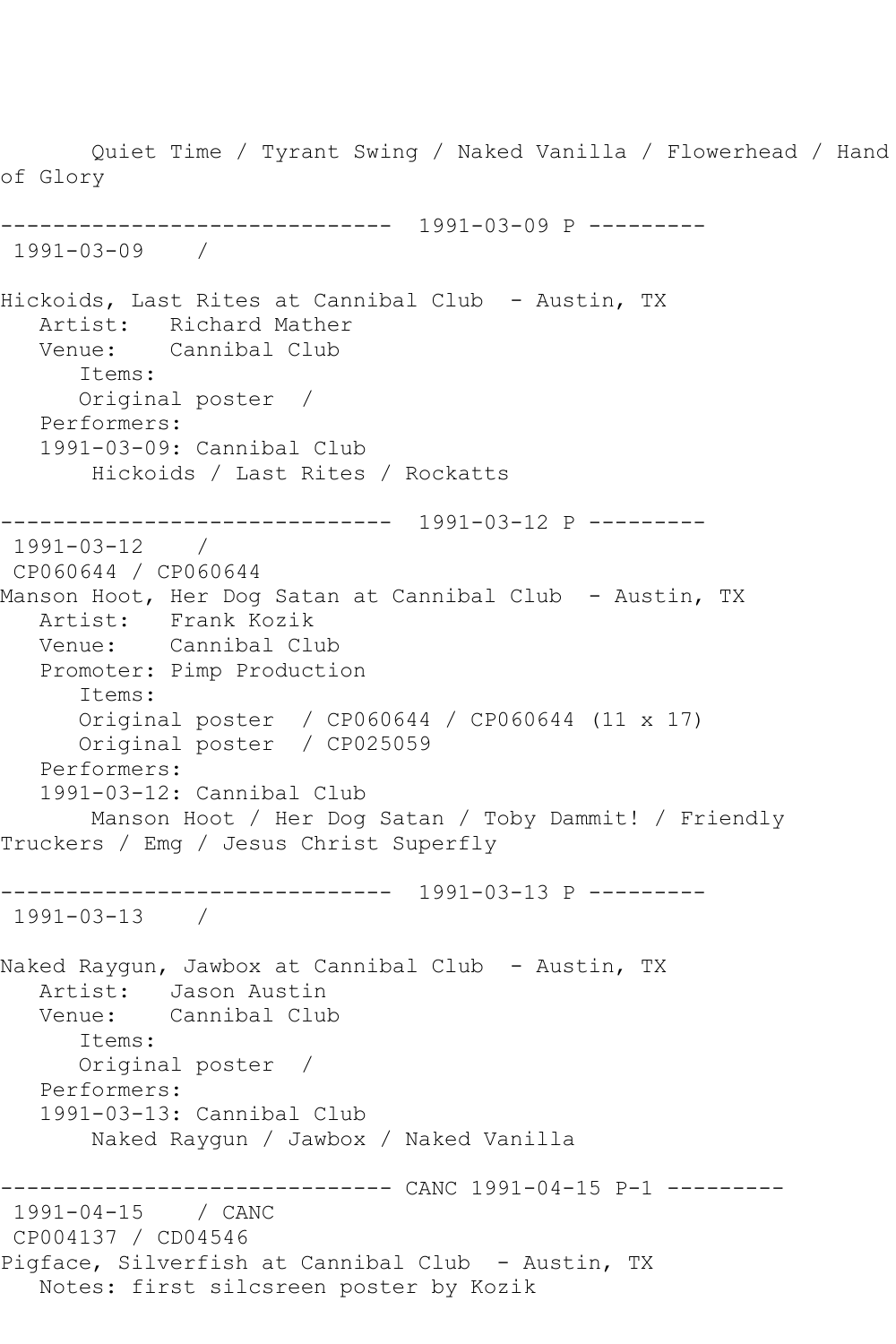Artist: Frank Kozik<br>Venue: Cannibal Cl Cannibal Club Items: Original poster CANC / CP061136 Original poster CANC Edition 1 / CP004137 / CD04546 (15 x 29) Performers: 1991-04-15: Cannibal Club Pigface / Silverfish ------------------------------ 1991-04-20 P --------- 1991-04-20 / CP061110 / CP061110 King Missile, Roger Manning at Cannibal Club [Austin, TX] Artist: Frank Kozik Venue: Cannibal Club Items: Original poster / CP061110 / CP061110 (16-7/8 x 28) Original poster / CP025063 Performers: 1991-04-20: Cannibal Club King Missile / Roger Manning ------------ CANC 1991-05-09 P ---------1991-05-09 / CANC CP025062 / CP025062 KMFDM, Braindead at Cannibal Club - Austin, TX Artist: Frank Kozik<br>Venue: Cannibal Clu Cannibal Club Items: Original poster CANC / CP025062 / CP025062 Performers: 1991-05-09: Cannibal Club KMFDM / Braindead / Sound Machine ------------------------------ 1991-06-12 P --------- 1991-06-12 / CP061109 / CP061109 Moist Fist, Cute and Curvy at Cannibal Club [Austin, TX] Artist: Frank Kozik<br>Venue: Cannibal Cli Cannibal Club Items: Original poster / CP061109 / CP061109 (16 x 28-1/8) Original poster / CP025053 Performers: 1991-06-12: Cannibal Club Moist Fist / Cute and Curvy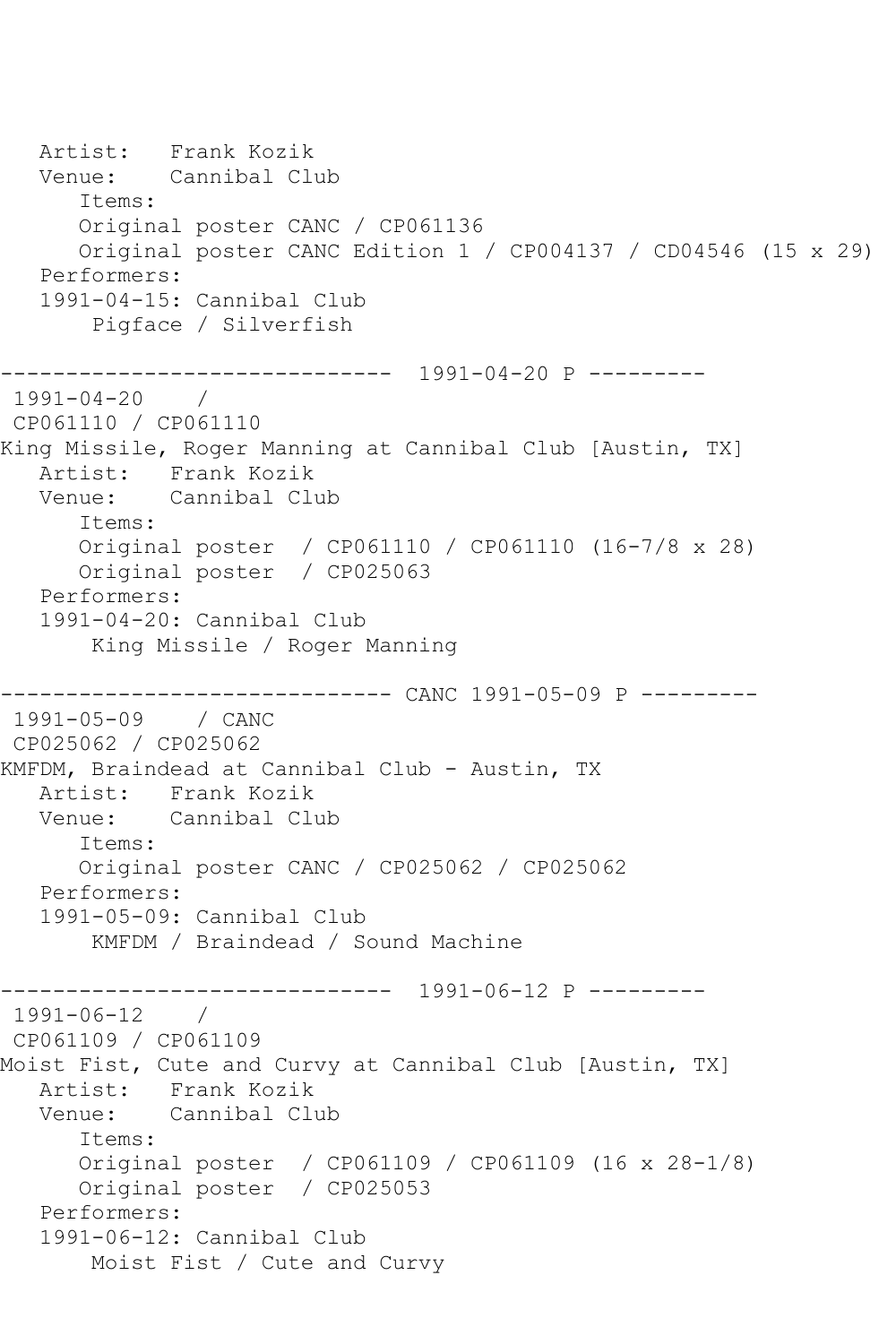------------------------------ 1991-06-26 P --------- 1991-06-26 / CP061147 / CP061147 L 7 at Cannibal Club [Austin, TX] Artist: Frank Kozik Venue: Cannibal Club Items: Original poster / CP061147 / CP061147 (13-5/8 x 25) Performers: 1991-06-26: Cannibal Club L 7 ------------------------------ CANC 1991-08-10 P-1 --------- 1991-08-10 / CANC CP009008 / CP05881 Water the Dog, Joe King Carrasco at Cannibal Club - Austin, TX Private Notes: Texas P-1 \* Benefit: Cannibal Club Benefit Artist: Jagmo (Nels Jacobson) Venue: Cannibal Club Items: Original poster CANC Edition 1 / CP009008 / CP05881 (11 x 17) CANC / CP009442 / CS04187 Performers: 1991-08-10 1991-08-11: Cannibal Club Water the Dog / Joe King Carrasco / Van Wilks / Er Hsorts / Stick People / Hand of Glory / David Garza / Coffee Sergeants / Shoulders / Onyxz / Johnny Law / Pariah / Bad Livers / Hickoids / Extreme Heat ------------------------------ 1991-10-06 P --------- 1991-10-06 / CP701636 / CP701636 Mentors, Rockbusters at Cannibal Club - Austin, TX Notes: This item appears in the book 'The Art of Modern Rock' as AMR # 025.2 Artist: Richard Mather Venue: Cannibal Club Items: Original poster / CP701636 / CP701636 (10-1/2 x 16-1/2) Performers: 1991-10-06: Cannibal Club Mentors / Rockbusters / Impotent Sea Snakes ------------------------------ 1991-10-17 P --------- 1991-10-17 /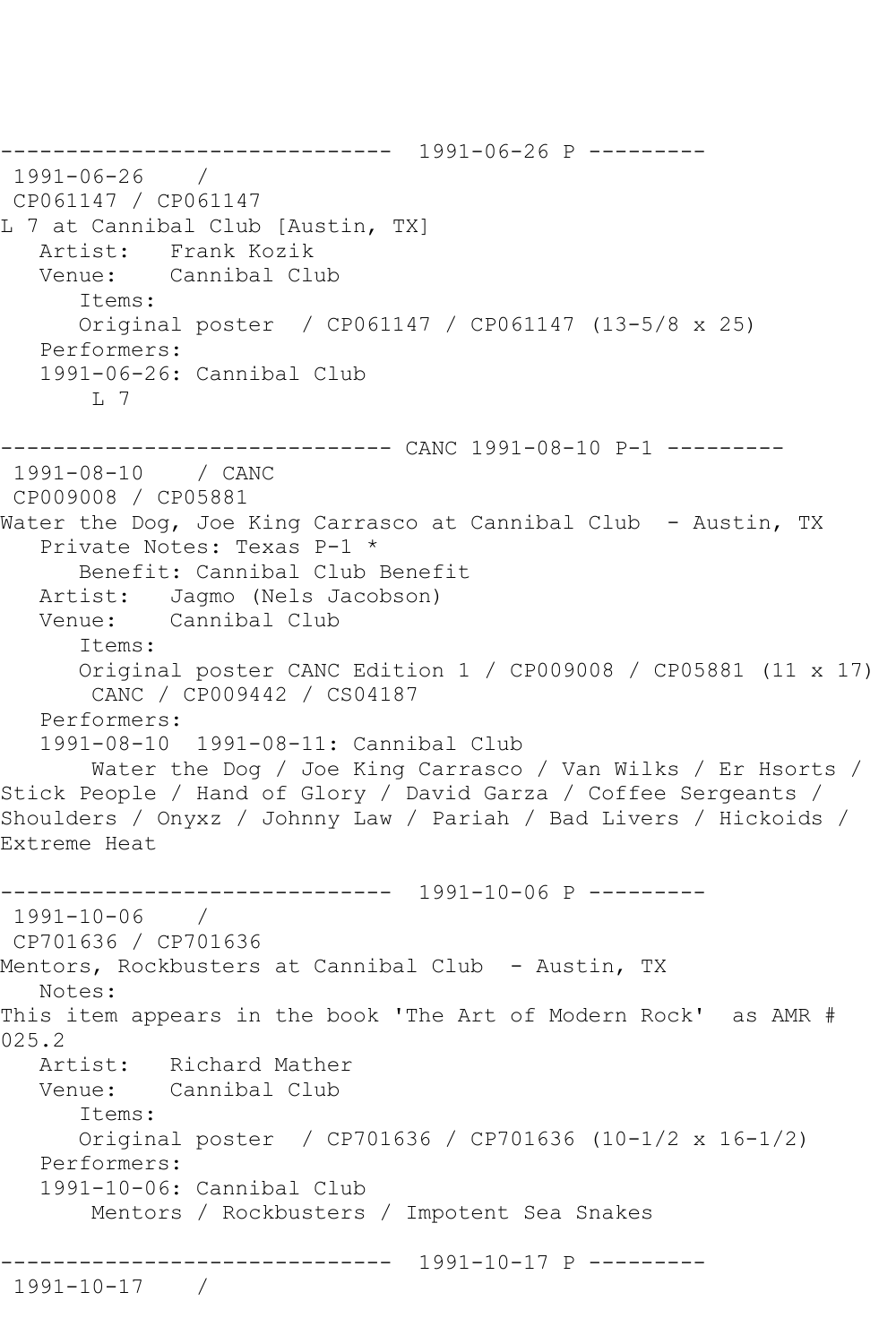CP061429 Poster Children, Flower Head at Cannibal Club [Austin, TX] Artist: R. Mather Venue: Cannibal Club Items: Original poster / CP061429 / CP061429 (11 x 17) Performers: 1991-10-17: Cannibal Club Poster Children / Flower Head / Clowns ------------------------------ 1991-12-09 P --------- 1991-12-09 / David Garza, Grains of Faith at Cannibal Club - Austin, TX Artist: Richard Mather Venue: Cannibal Club Items: Original poster / Performers: 1991-12-09: Cannibal Club David Garza / Grains of Faith / Coffee Sergeants ------------------------------ 1991-12-15 P --------- 1991-12-15 / Bouffant Jellyfish, Sin City Disciples at Cannibal Club - Austin, TX Artist: Lyman Hardy Venue: Cannibal Club Items: Original poster / Performers: 1991-12-15: Cannibal Club Bouffant Jellyfish / Sin City Disciples ------------------------------ 1993-12-08 P --------- 1993-12-08 / CP060647 / CP060647 Cleopatra Jones, Temple of Boom at Cannibal Club - Austin, TX Artist: Frank Kozik Venue: Cannibal Club Items: Original poster / CP060647 / CP060647 (11-1/2 x 17-1/2) Original poster / CP025083 Performers: 1993-12-08: Cannibal Club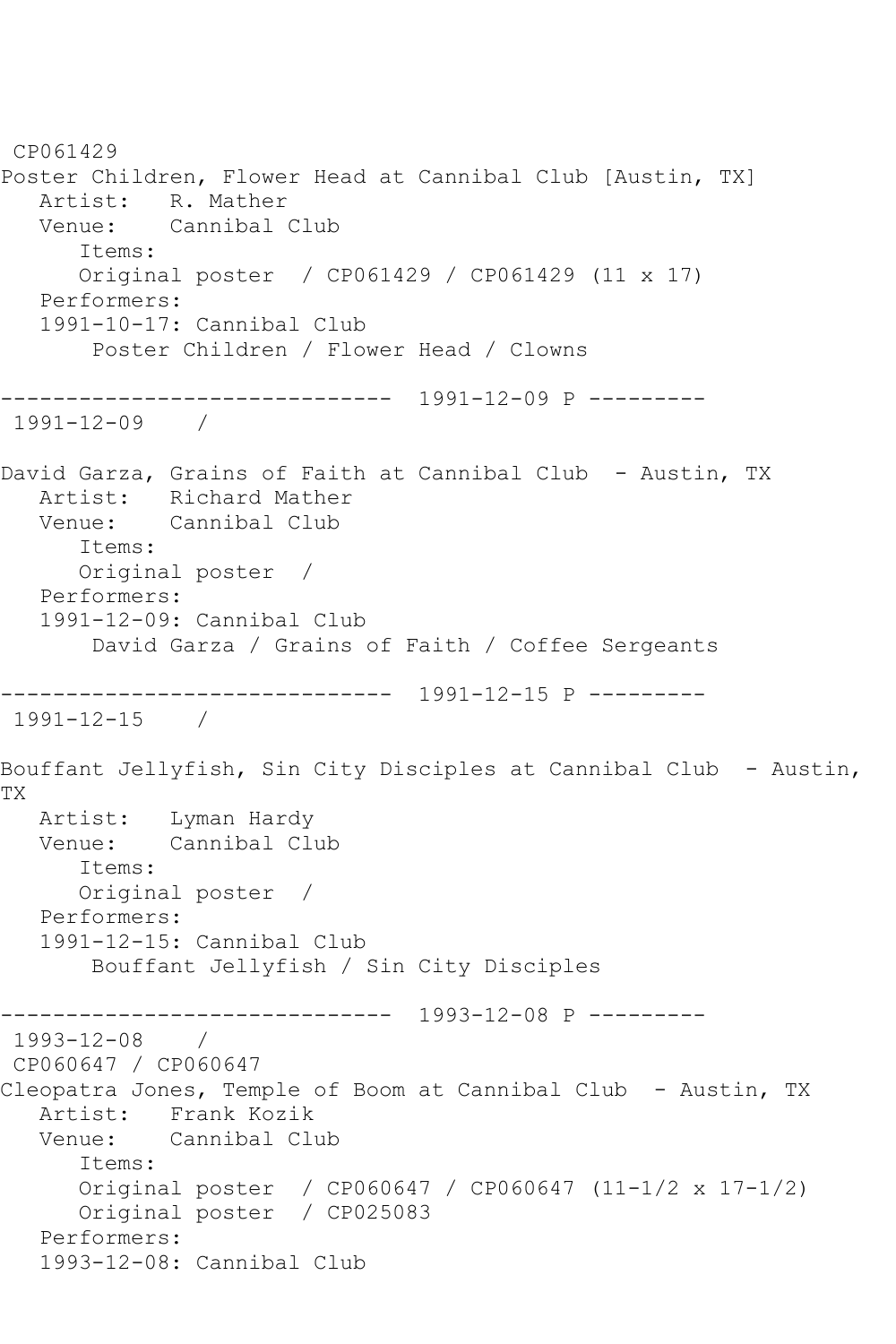Cleopatra Jones / Temple of Boom / Skate Nigs / Ed Hall / Beggs and Achin ------------------------------ CNC 19zz-11-30 P-1 --------- 19zz-11-30 / CNC CP014494 / MARM300 Jesus Lizard, Pegboy at Cannibal Club - Austin, TX Venue: Cannibal Club Items: Original poster CNC Edition 1 / CP014494 / MARM300 Performers: 19zz-11-29: Jesus Lizard / Pegboy / Pain teens / Jesus Lizard 19zz-11-30: Cannibal Club Cosmic Psychos / Stumpwater ------------------------------ CANC zzzz-01-06 P -------- zzzz-01-06 S / CANC CP025082 / CP025082 Crust, Pain teens at Cannibal Club - Austin, TX Artist: Frank Kozik Venue: Cannibal Club Items: Original poster CANC / CP025082 / CP025082 Performers: zzzz-01-06 Sat.: Cannibal Club Crust / Pain teens / Charley is Love ------------------------------ CANC zzzz-02-10 P -------- zzzz-02-10 S / CANC CP025017 / CP025017 Jesus Lizard, Skatenigs at Cannibal Club - Austin, TX Artist: Frank Kozik<br>Venue: Cannibal Clu Cannibal Club Items: Original poster CANC / CP025017 / CP025017 Performers: zzzz-02-10 Sat.: Cannibal Club Jesus Lizard / Skatenigs / Happy Family ------------------------------ CANC zzzz-05-17 P -------- zzzz-05-17 F / CANC CP025007 / CP025007 Urge Overkill at Cannibal Club - Austin, TX Artist: Frank Kozik Venue: Cannibal Club Items: Original poster CANC / CP025007 / CP025007